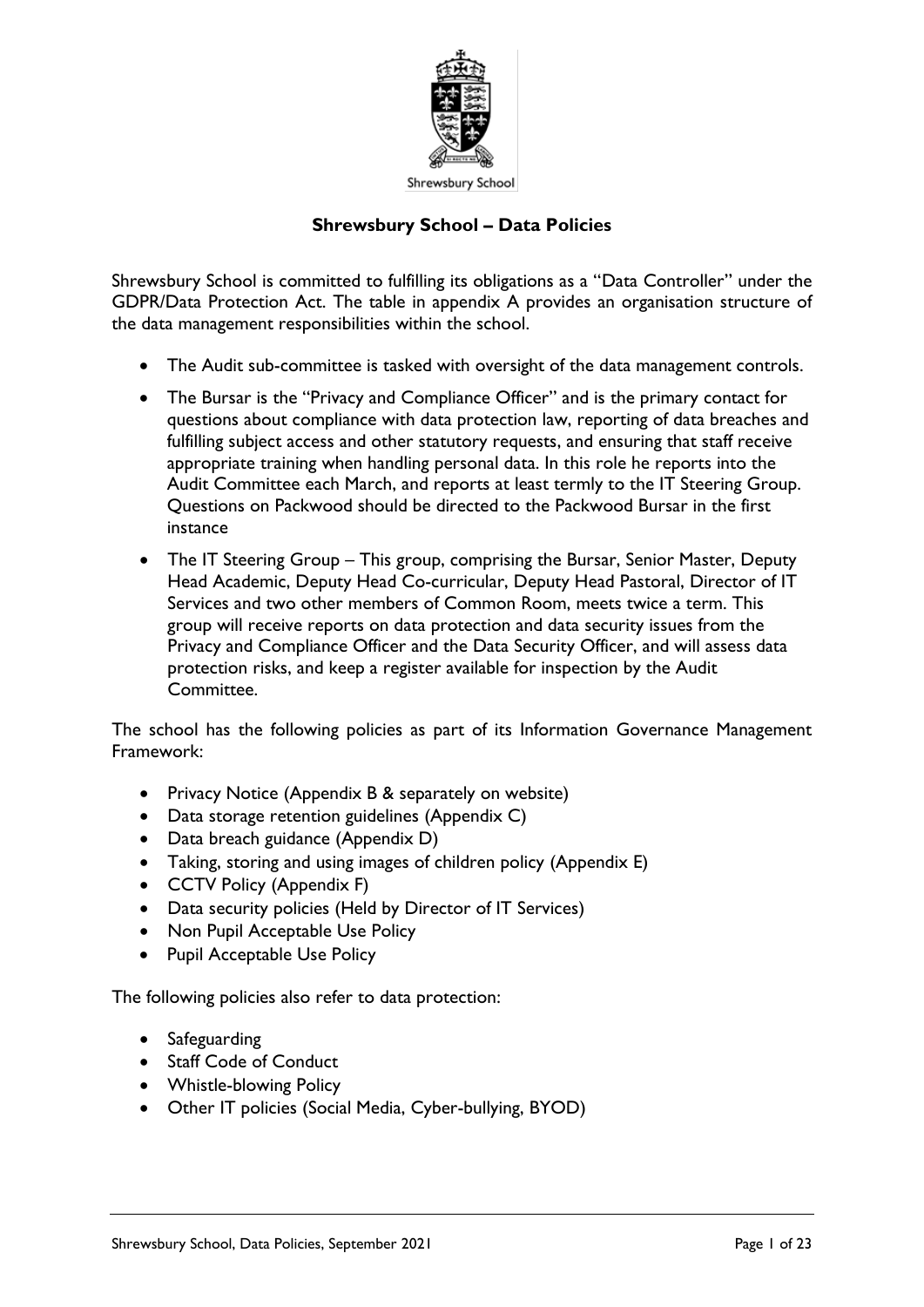# **Appendix A**

## **Organisation of data responsibilities within Shrewsbury School**

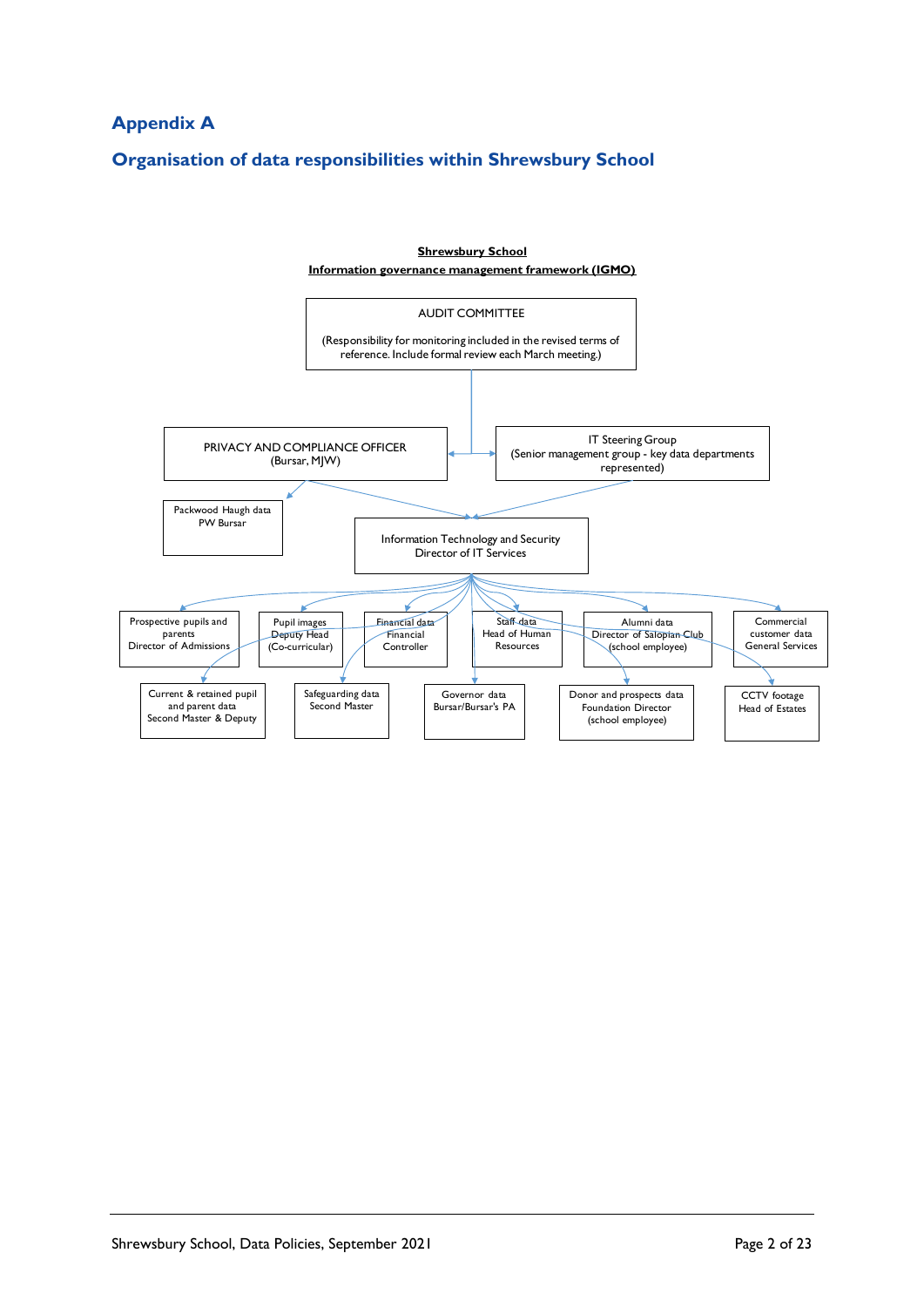## **Appendix B**

## **SHREWSBURY SCHOOL**

**Privacy Notice**

#### **WHO WE ARE**

For the purposes of Data protection legislation, the 'Data Controller' is Shrewsbury School, SY3 7BA. Our data protection registration number is **Z5306330**

This Privacy Notice is applicable to all the activities of the following organisations and associated bodies:

- Shrewsbury School, The Schools, Shrewsbury, SY3 7BA. Registered Charity Number 528413.
- Packwood Haugh School, Ruyton XI Towns, Shrewsbury, SY4 1HX (part of Registered Charity Number 528413)
- The Salopian Club, The Schools, The Schools, Shrewsbury, SY3 7BA.
- The Old Packwoodian Society, Ruyton XI Towns, Shrewsbury, SY4 IHX

The following organisations have separate privacy notices

- Shrewsbury School Foundation, The Schools, SY3 7BA. [**ZA511032]** Registered Charity Number 528415
- Shrewsbury School Trading Company Limited, The Schools, Shrewsbury, SY3 7BA. Company registration 05580019. **[ZA511020]**
- Shrewsbury School Enterprises Limited, The Schools, Shrewsbury, SY3 7BA. Company registration 04535585. **[ZA511016]**

## **WHAT THIS POLICY IS FOR**

This policy is intended to provide information about how the School will process personal data about individuals including: its staff; its current, past and prospective pupils; and their parents, carers or guardians (referred to in this policy as "parents").

This information is provided in accordance with the rights of individuals under Data Protection Law to understand how their data is used. Staff, parents and pupils are all encouraged to read this Privacy Notice and understand the School's obligations to its entire community.

This **Privacy Notice** applies alongside any other information the School may provide about a particular use of personal data, for example when collecting data via an online or paper form.

This **Privacy Notice** also applies in addition to the School's other relevant terms and conditions and policies, including:

- any contract between the school and its staff or the parents of pupils;
- the School's data policies, including policies on taking, storing and using images of children;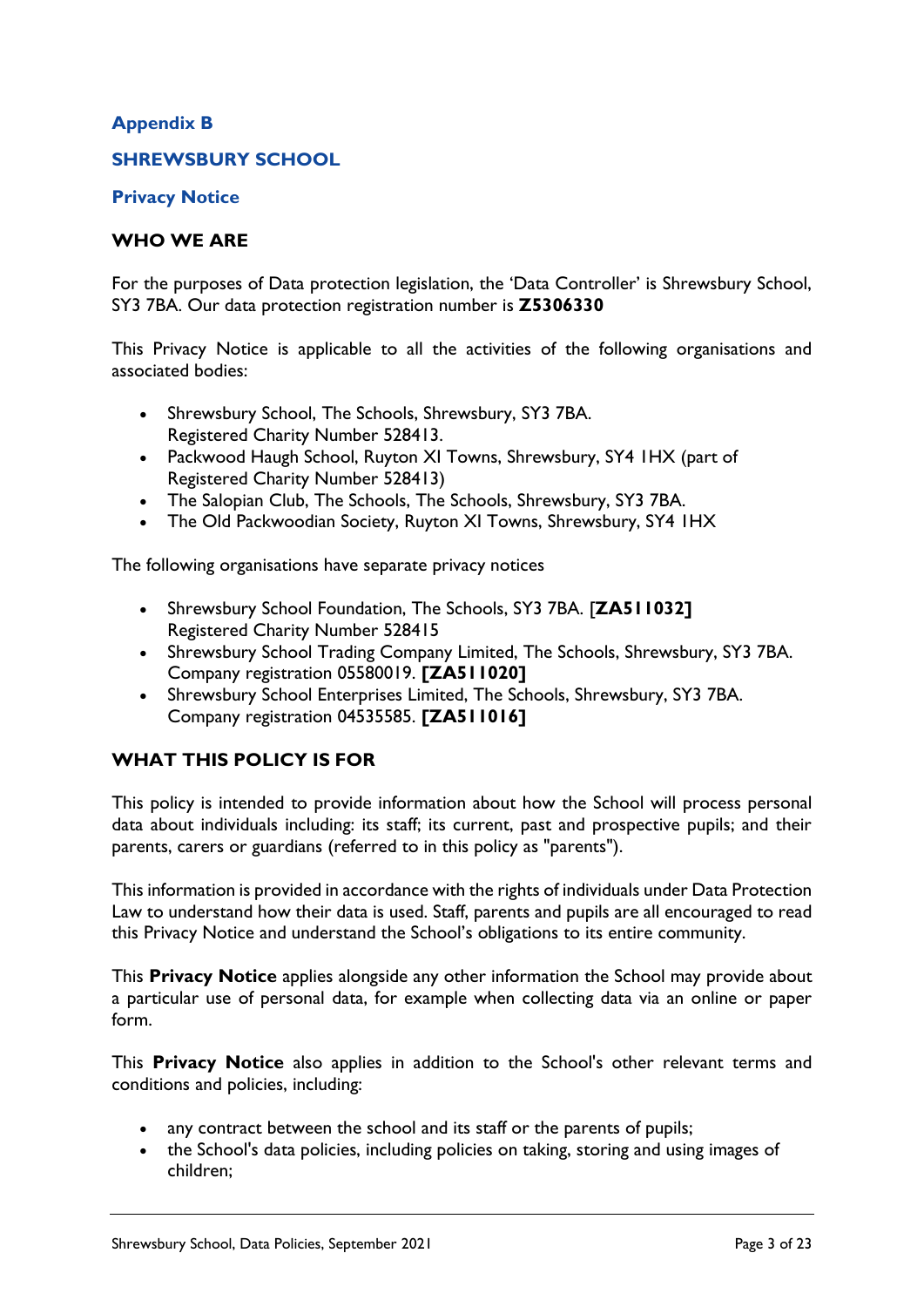- the School's policy on CCTV (Data Retention policy);
- the School's Data Security policy;
- the School's Child Protection and Safeguarding and health and safety policies, including how concerns or incidents are recorded; and
- the School's IT policies, including its pupil and non-pupil Acceptable Use policies, Cyber Bullying policy, Social Media Policy and Bring Your Own Device policy.

Anyone who works for, or acts on behalf of, the School (including staff, volunteers, governors and service providers) should be aware of and comply with this Privacy Notice, which also provides further information about how personal data about those individuals will be used.

## **RESPONSIBILITY FOR DATA PROTECTION**

• The School and associated bodies have appointed the Bursar as **Privacy and Compliance Officer** who will deal with all your requests and enquiries concerning the school's uses of your personal data (see section on *Your Rights* below) and endeavour to ensure that all personal data is processed in compliance with this policy and data protection law.

The Bursar Shrewsbury School The Schools SY3 7BA

01743 280820 [bursar@shrewsbury.org.uk](mailto:bursar@shrewsbury.org.uk)

Initial enquires related to Packwood Haugh data should be addressed to Natalie Shaw, Bursar, Packwood Haugh School ns@packwood-haugh.co.uk

## **WHY THE SCHOOL NEEDS TO PROCESS PERSONAL DATA**

To carry out its ordinary duties to staff, pupils and parents, the School may process a wide range of personal data about individuals (including current, past and prospective staff, pupils or parents) as part of its daily operation.

Some of this activity the School will need to carry out in order to fulfil its legal rights, duties or obligations – including those under a contract with its staff, or parents of its pupils.

Other uses of personal data will be made in accordance with the School's legitimate interests, or the legitimate interests of another, if these are not outweighed by the impact on individuals and provided it does not involve special or sensitive types of data.

The School expects that the following uses may fall within that category of its (or its community's) "**legitimate interests**":

• For the purposes of pupil selection (and to confirm the identity of prospective pupils and their parents);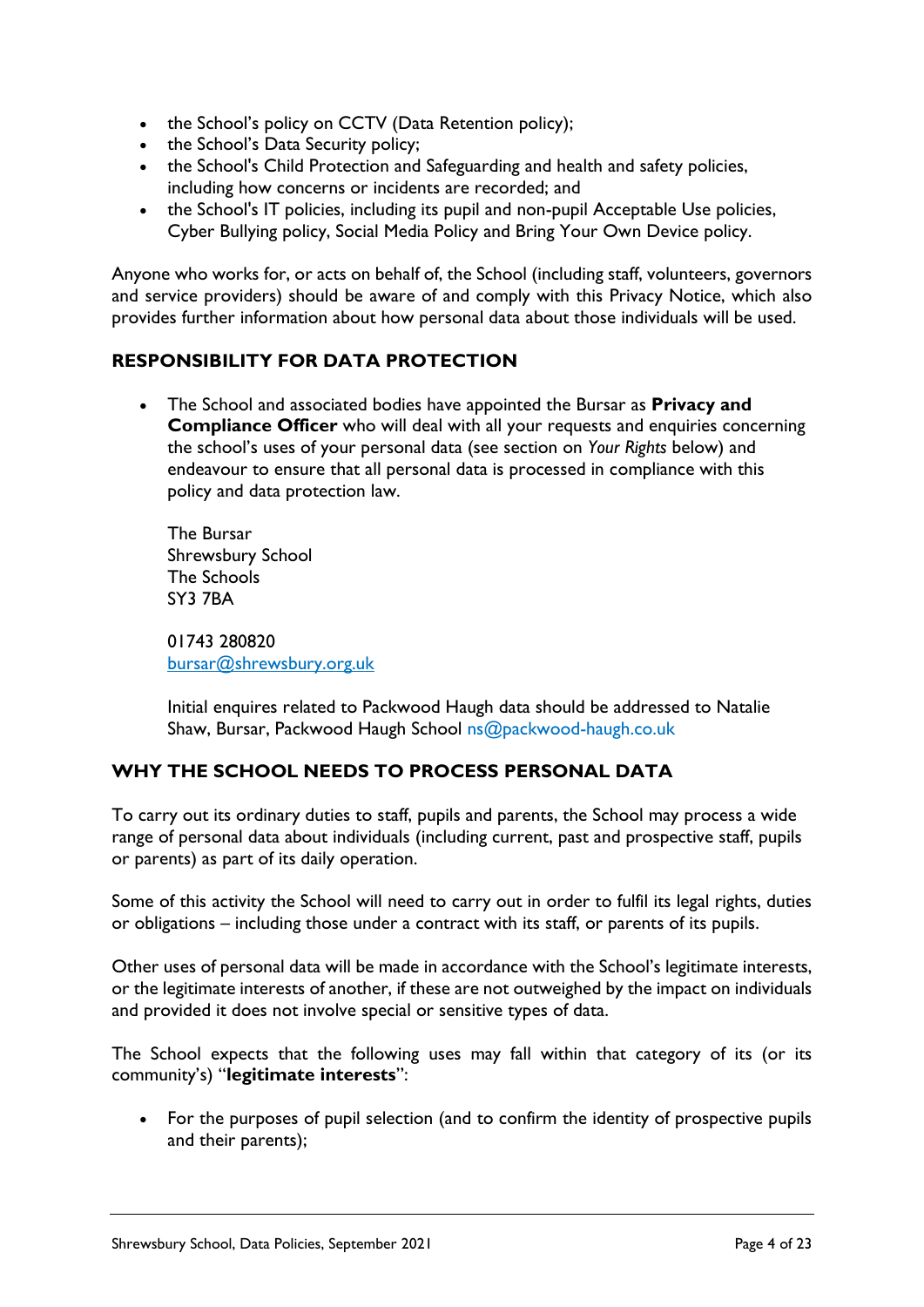- To provide education services, including musical education, physical training (including swimming lessons) or spiritual development, career services, and extra-curricular activities to pupils, and monitoring pupils' progress and educational needs;
- Provision of commercial services such as hosting holiday camps, provision of swimming lessons, the promotion of performing arts events, and the organisation of sporting competitions on the school site;
- Maintaining relationships with alumni and the school community, including direct marketing or, except in the case of the Salopian Club, fundraising activity;
- For the purposes of donor due diligence, and to confirm the identity of prospective donors and their background and relevant interests;
- Collect information from publicly available sources about parents' and former pupils' occupation and activities in order to:
	- o ensure our communications are relevant to you and your interests
	- o to facilitate inclusion in all activities and events that our research helps us understand you may be interested in and
	- o to maximise the School's philanthropic goals;
- For the purposes of management planning and forecasting, research and statistical analysis, including that imposed or provided for by law (such as diversity or gender pay gap analysis and taxation records);
- To enable relevant authorities to monitor the School's performance and to intervene or assist with incidents as appropriate;
- To give and receive information and references about past, current and prospective pupils, including relating to outstanding fees or payment history, to/from any educational institution that the pupil attended or where it is proposed they attend; and to provide references to potential employers of past pupils;
- To enable pupils to take part in national or other assessments, and to publish the results of public examinations or other achievements of pupils of the School;
- To safeguard pupils' welfare and provide appropriate pastoral care;
- To monitor (as appropriate) use of the School's IT and communications systems in accordance with the School's IT Acceptable Use Policy;
- To make use of photographic images of pupils in school publications, on the school website and (where appropriate) on the School's social media channels in accordance with the School's policy on taking, storing and using images of children;
- For security purposes, including CCTV in accordance with the School's CCTV policy;
- Organise transport to/from school at start and end of terms, Exeats and coach weekends; and
- Where otherwise reasonably necessary for the School's purposes, including to obtain appropriate professional advice and insurance for the School;
- Where appropriate, names and contact details of visitors to the school site, including pupils visiting from other schools for competitions or feeder school events.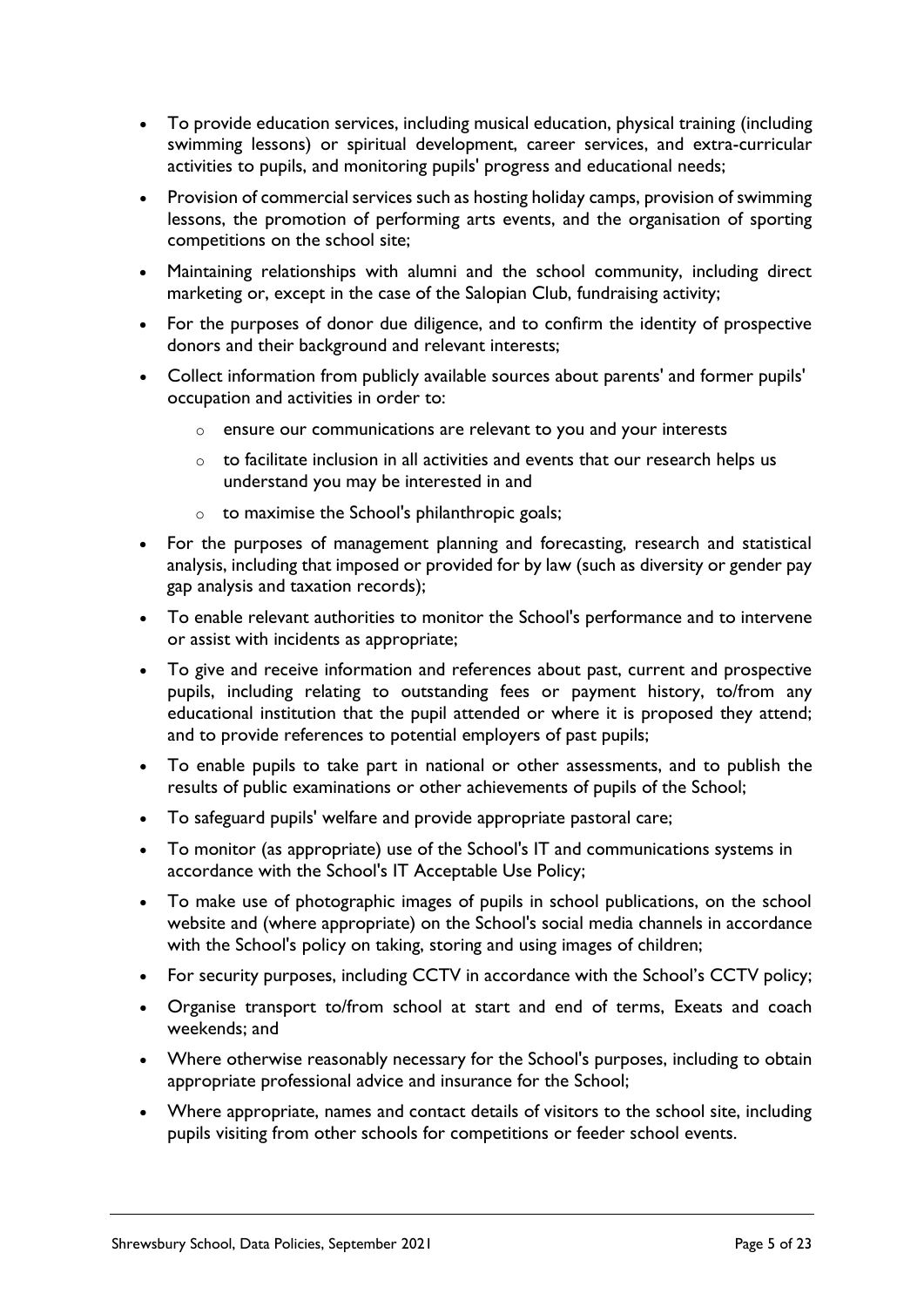In addition, the School may need to process **special category personal data** (concerning health, ethnicity, religion, biometrics or sexual life) or criminal records information (such as when carrying out DBS checks) in accordance with rights or duties imposed on it by law, including as regards safeguarding and employment, or from time to time by explicit consent where required. These reasons may include:

- To safeguard pupils' welfare and provide appropriate pastoral (and where necessary, medical) care, and to take appropriate action in the event of an emergency, incident or accident, including by disclosing details of an individual's medical condition where it is in the individual's interests to do so: for example, for medical advice, social services, insurance purposes or to organisers of school trips;
- To provide educational services in the context of any special educational needs of a pupil;
- To provide spiritual education in the context of any religious beliefs;
- In connection with employment of its staff, for example DBS checks, welfare or pension plans;
- To run any of its systems that operate on biometric data, such as for security and other forms of pupil or staff identification; or
- For legal and regulatory purposes (for example child protection, diversity monitoring and health and safety) and to comply with its legal obligations and duties of care;
- DBS information for trustees or volunteers

## **TYPES OF PERSONAL DATA PROCESSED BY THE SCHOOL**

This will include by way of example:

- names, addresses, telephone numbers, e-mail addresses and other contact details;
- car details (about those who use our car parking facilities);
- bank details and other financial information, eg about parents who pay fees to the School and about staff for payroll purposes;
- past, present and prospective pupils' academic, disciplinary, admissions and attendance records (including information about any special needs), and examination scripts and marks;
- where appropriate, information about individuals' health, and contact details for their next of kin;
- references given or received by the school about pupils, and information provided by previous educational establishments and/or other professionals or organisations working with pupils; and
- images of pupils (and occasionally other individuals) engaging in school activities, and images captured by the School's CCTV system (in accordance with the school's policy on taking, storing and using images of children & the CCTV policy).

## **HOW THE SCHOOL COLLECTS DATA**

The School receives personal data from the individual directly (including, in the case of pupils, from their parents). This will be via a series of forms, in the ordinary course of interaction and communications such as letters, emails or written assessments.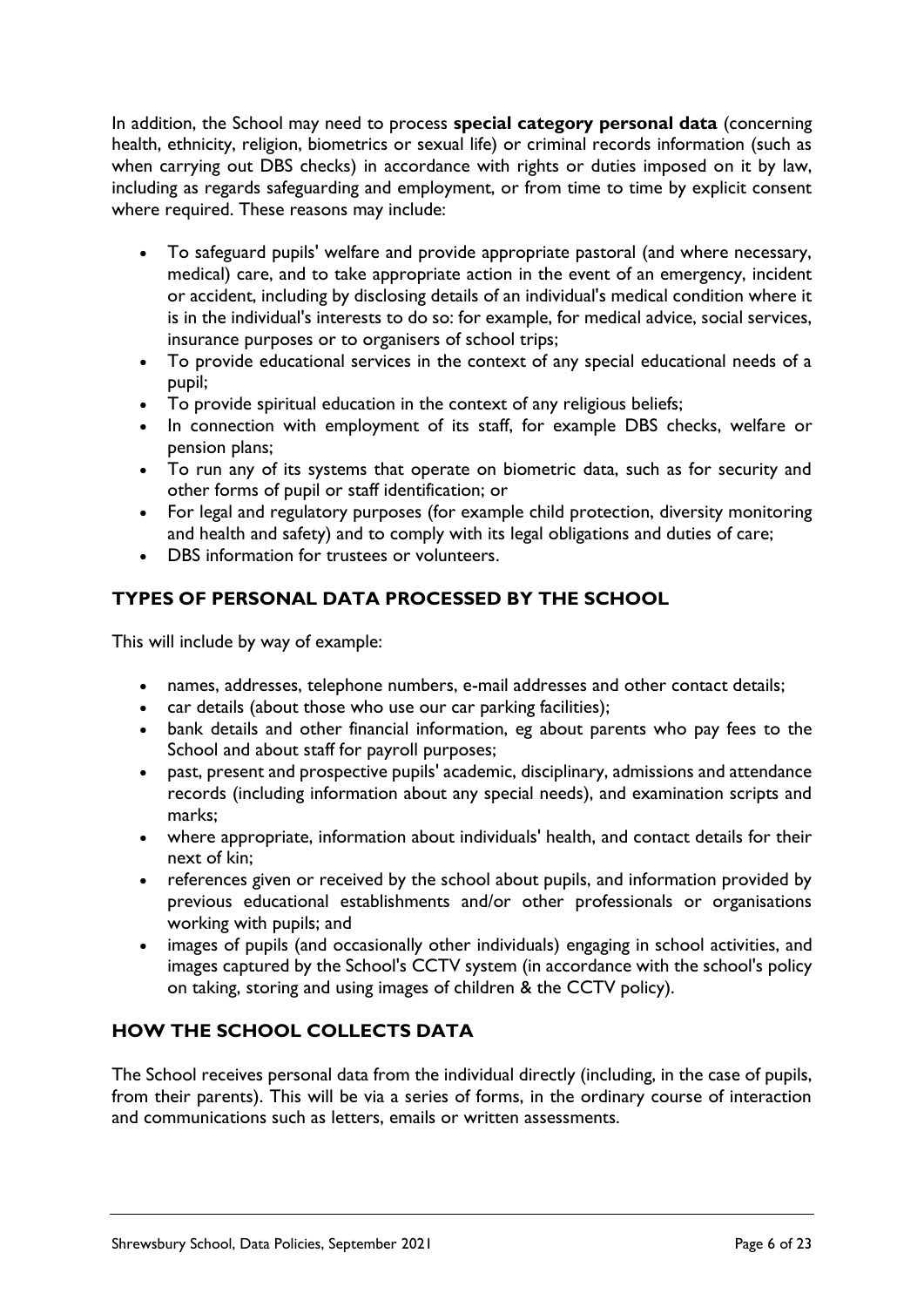Personal data may also be supplied by third parties (for example another school, or other professionals or authorities working with that individual), collected from publicly available resources or from previous schools/employers in the case of staff.

## **WHO HAS ACCESS TO PERSONAL DATA AND WHO THE SCHOOL SHARES IT WITH**

Occasionally, the School will need to share personal information relating to its community with third parties, such as professional advisers (lawyers and accountants) or relevant authorities (HMRC, police or the local authority). The School may also share limited pupil details, such as name, email address, year group etc with selected third parties for the purposes of providing access to academic resources, extra-curricular activities eg MOD (CCF) and Duke of Edinburgh, external tutors and coaches and limited contact information with transport companies or taxi firms where arranging transport on a parent or pupils' behalf.

Details of food allergies or other relevant information may be shared with third party caterers and other schools where necessary to ensure safe delivery of catering or other services.

For the most part, personal data collected by the School will remain within the School and will be processed by appropriate individuals only in accordance with access protocols (ie on a 'need to know' basis). Particularly strict rules of access apply in the context of:

- medical records held and accessed only by the school doctor and appropriate medical staff under his/her supervision, or otherwise in accordance with express consent; and
- pastoral or safeguarding files.

Medical information may also be supplied to the School doctor's NHS practice via the NHS secure link.

A certain amount of any SEN pupil's relevant information will also need to be provided to staff more widely in the context of providing the necessary care and education that the pupil requires.

Staff, pupils and parents are reminded that the School is under duties imposed by law and statutory guidance (including **[Keeping Children Safe in Education](https://www.gov.uk/government/publications/keeping-children-safe-in-education--2)**) to record or report incidents and concerns that arise or are reported to it, in some cases regardless of whether they are proven, if they meet a certain threshold of seriousness in their nature or regularity. This may include file notes on personnel or safeguarding files, and in some cases referrals to relevant authorities such as the LADO or police. For further information about this, please view the School's Safeguarding Policy.

Finally, in accordance with data protection law, some of the School's processing activity is carried out on its behalf by third parties, such as IT systems, web developers or cloud storage providers. This is always subject to contractual assurances that personal data will be kept securely and only in accordance with the School's specific directions.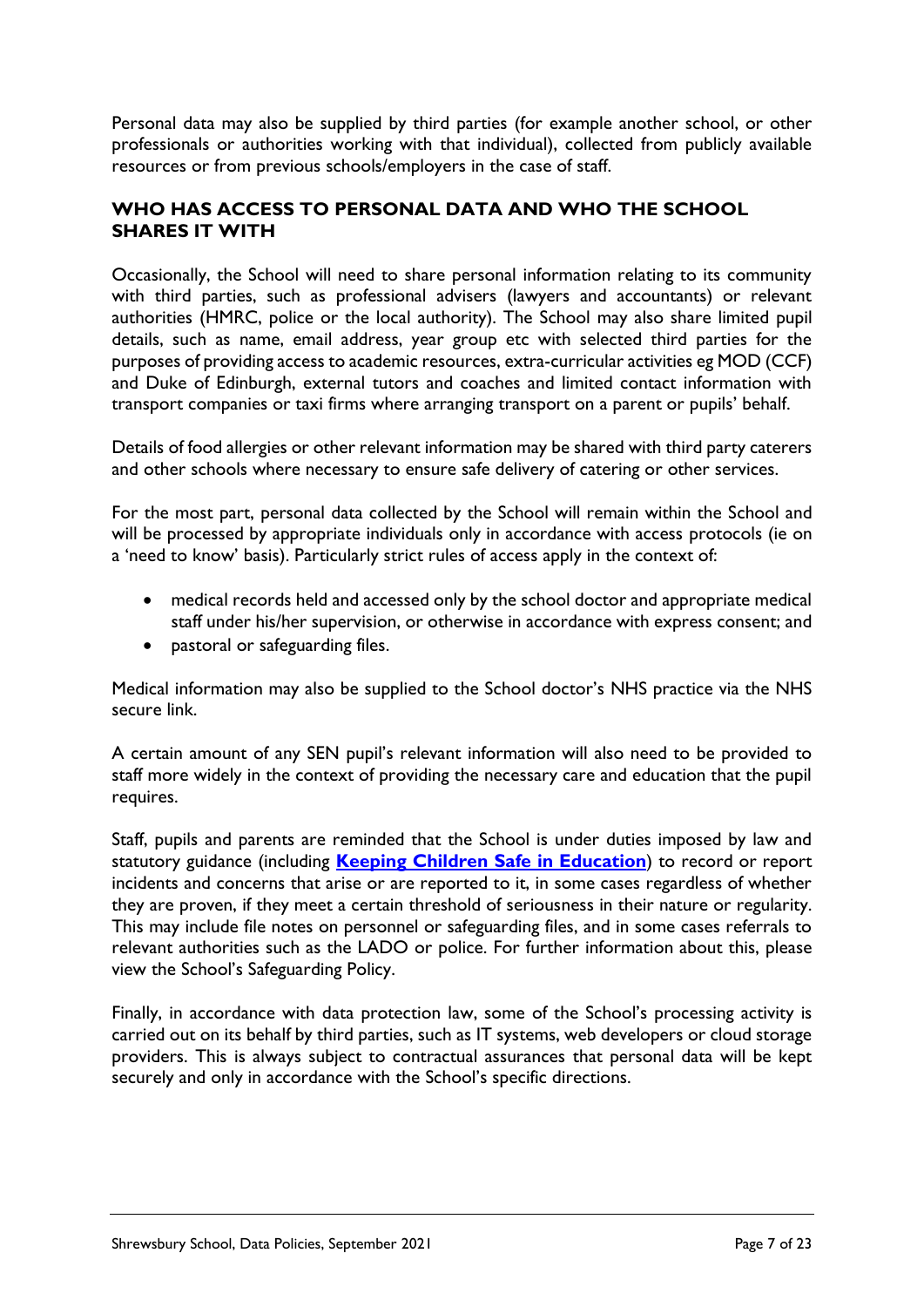## **HOW LONG WE KEEP PERSONAL DATA**

The School will retain personal data securely and only in line with how long it is necessary to keep for a legitimate and lawful reason. Typically, the legal recommendation for how long to keep ordinary pupil files is up to 7 years following departure from the School (or until age 25, whichever is the later, in the case of pupils). However, incident reports and safeguarding files will need to be kept much longer, in accordance with specific legal requirements. The Independent Enquiry into Child Sexual Abuse (IICSA) gives guidance on this matter and any data relating to actual or suspected child sexual abuse must be retained indefinitely. If you have any specific queries about how this policy is applied, or wish to request that personal data that you no longer believe to be relevant is considered for erasure, please contact The Bursar, **[bursar@shrewsbury.org.uk](mailto:bursar@shrewsbury.org.uk)** . However, please bear in mind that the School may have lawful and necessary reasons to hold on to some data.

The School's policy on Data Retention is contained within Appendix C of the Data Policies document.

## **KEEPING IN TOUCH AND SUPPORTING THE SCHOOL**

The School and organisations listed above will use the contact details of parents, alumni and other members of the school community to keep them updated about the activities of the School, or alumni and parent events of interest, including by sending updates and newsletters, by email and by post. Unless the relevant individual objects, the School may also:

- Share personal data about parents and/or alumni, as appropriate, with organisations set up to help establish and maintain relationships with the school community, such as the Shrewsbury School Foundation, The Salopian Club, Shrewsbury School Parents' Association (SSPA);
- Contact parents and/or alumni (including via the Foundation, Salopian Club, SSPA or where applicable for Packwood Haugh School via the Old Packwoodian Society) by post and email to promote and raise funds for the School;
- Collect information from publicly available sources about parents' and former pupils' occupation and activities, in order to maximise the School's fundraising potential;

Should you wish to limit or object to any such use, or would like further information about them, please contact the Bursar in writing. You always have the right to withdraw consent, where given, or otherwise opt out of direct marketing or fundraising. However, the School may need nonetheless to retain some of your details (not least to ensure that no more communications are sent to that particular address, email or telephone number).

## **YOUR RIGHTS**

Individuals have various rights under data protection law to access and understand personal data about them held by the School, and in some cases ask for it to be erased or amended or for the School to stop processing it, but subject to certain exemptions and limitations.

Any individual wishing to access or amend their personal data, or wishing it to be transferred to another person or organisation, or who has some other objection to how their personal data is used, should put their request in writing to the Bursar.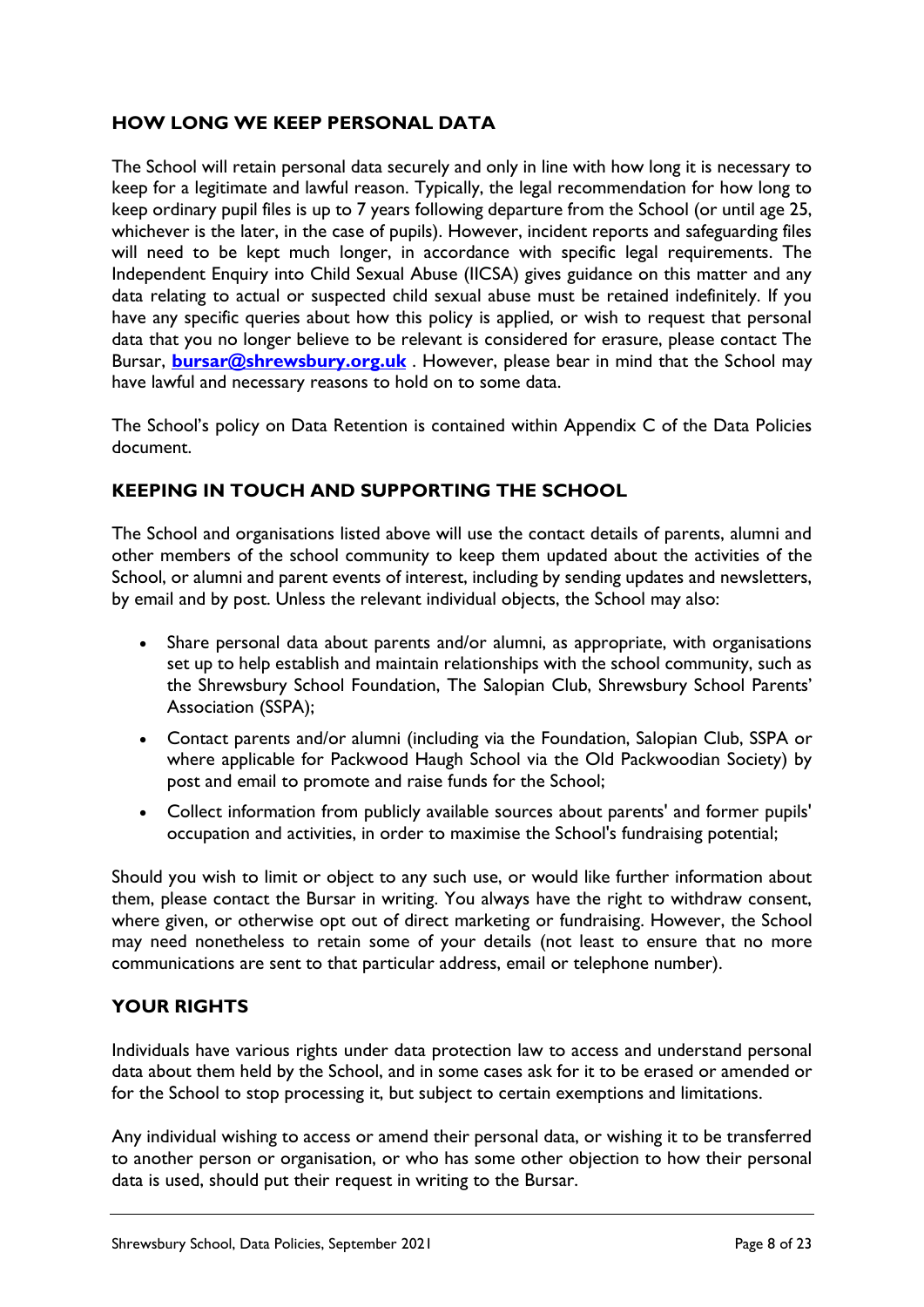The School will endeavour to respond to any such written requests as soon as is reasonably practicable and in any event within statutory time-limits, which is one month in the case of requests for access to information. The School will be better able to respond quickly to smaller, targeted requests for information. If the request is manifestly excessive or similar to previous requests, the School may ask you to reconsider or charge a proportionate fee, but only where data protection law allows it.

You should be aware that certain data is exempt from the right of access. This may include information which identifies other individuals, or information which is subject to legal professional privilege. The School is also not required to disclose any pupil examination scripts (though examiners' comments may fall to be disclosed), nor any confidential reference given by the School for the purposes of the education, training or employment of any individual.

## **PUPIL REQUESTS**

Pupils can make subject access requests for their own personal data, provided that, in the reasonable opinion of the School, they have sufficient maturity to understand the request they are making (see section *Whose Rights* below). Indeed, while a person with parental responsibility will generally be entitled to make a subject access request on behalf of younger pupils, the information in question is always considered to be the child's at law.

A pupil of any age may ask a parent or other representative to make a subject access request on his/her behalf. Moreover (if of sufficient age) their consent or authority may need to be sought by the parent making such a request. Pupils *aged 13 and above* are generally assumed to have this level of maturity, although this will depend on both the child and the personal data requested, including any relevant circumstances at home.

All information requests from, or on behalf of, pupils – whether made under subject access or simply as an incidental request – will therefore be considered on a case by case basis.

## **CONSENT**

Where the School is relying on consent as a means to process personal data, any person may withdraw this consent at any time (subject to similar age considerations as above). Please be aware however that the School may have another lawful reason to process the personal data in question even without your consent.

That reason will usually have been asserted under this Privacy Notice or may otherwise exist under some form of contract or agreement with the individual (eg an employment or parent contract, or because a purchase of goods, services or membership of an organisation such as an alumni or parents' association has been requested).

## **WHOSE RIGHTS**

The rights under data protection law belong to the individual to whom the data relates. However, the School will often rely on parental consent to process personal data relating to pupils (if consent is required) unless, given the nature of the processing in question, and the pupil's age and understanding, it is more appropriate to rely on the pupil's consent.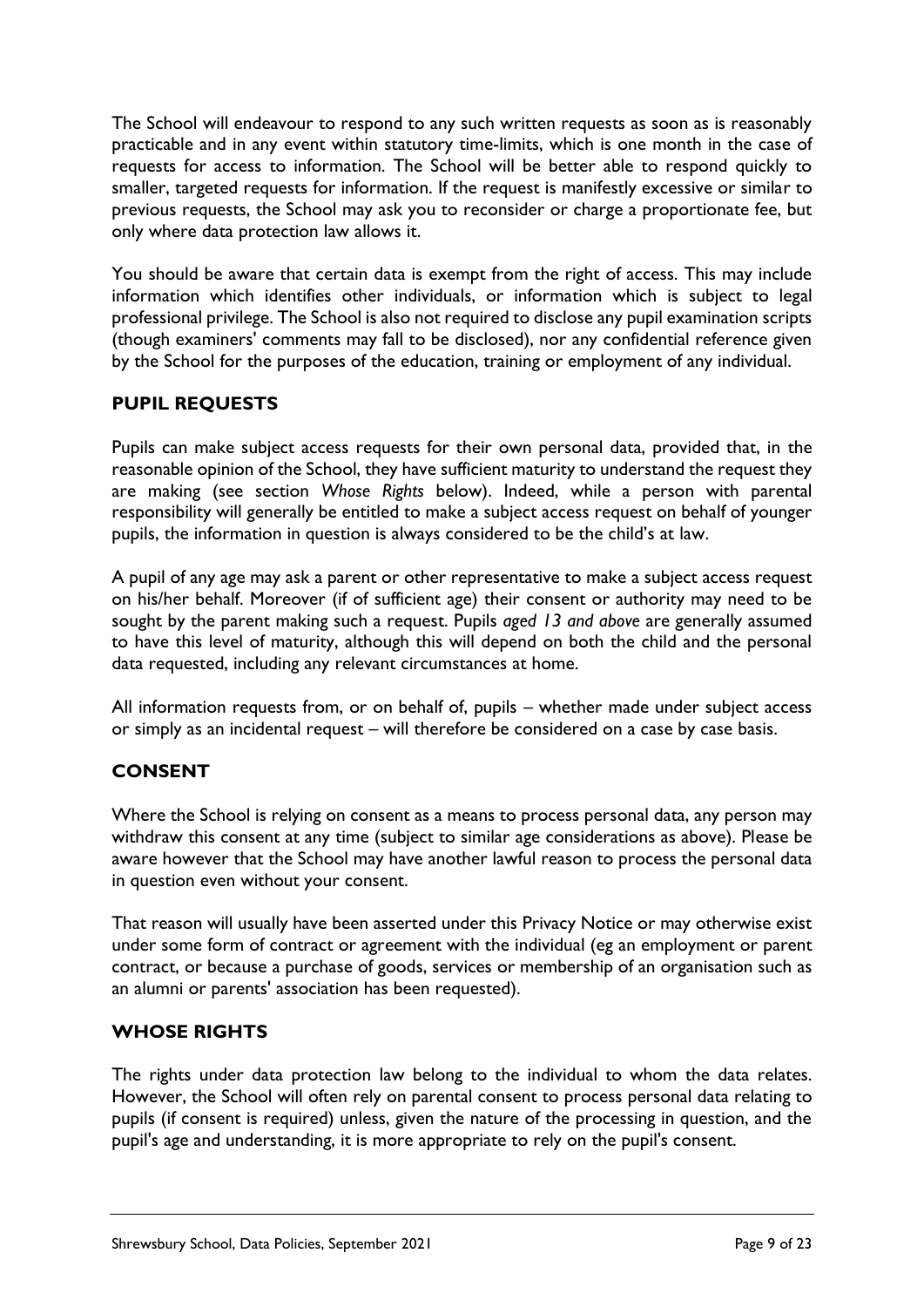Parents should be aware that in such situations they may not be consulted, depending on the interests of the child, the parents' rights at law or under their contract, and all the circumstances.

In general, the School will assume that pupils' consent is not required for ordinary disclosure of their personal data to their parents, eg for the purposes of keeping parents informed about the pupil's activities, progress and behaviour, and in the interests of the pupil's welfare, unless, in the School's opinion, there is a good reason to do otherwise.

However, where a pupil seeks to raise concerns confidentially with a member of staff and expressly withholds their agreement to their personal data being disclosed to their parents, the School may be under an obligation to maintain confidentiality unless, in the School's opinion, there is a good reason to do otherwise; for example where the School believes disclosure will be in the best interests of the pupil or other pupils, or if required by law.

Pupils are required to respect the personal data and privacy of others, and to comply with the School's Pupil Acceptable Usage Policy and the school rules. Staff are under professional duties to do the same covered under the relevant Non-pupil Acceptable Usage and staff policies.

## **DATA ACCURACY AND SECURITY**

The School will endeavour to ensure that all personal data held in relation to an individual is as up to date and accurate as possible. Individuals must please notify the Bursar of any significant changes to important information, such as contact details, held about them.

An individual has the right to request that any out-of-date, irrelevant or inaccurate or information about them is erased or corrected (subject to certain exemptions and limitations under data protection law): please see above for details of why the School may need to process your data, of who you may contact if you disagree.

The School will take appropriate technical and organisational steps to ensure the security of personal data about individuals, including policies around use of technology and devices, and access to school systems. All staff and governors will be made aware of this policy and their duties under data protection law and receive relevant training.

## **THIS POLICY**

The School will update this Privacy Notice from time to time. Any substantial changes that affect your rights will be provided to you directly as far as is reasonably practicable.

## **QUERIES AND COMPLAINTS**

Any comments or queries on this policy should be directed to the Bursar using the following contact details.

The Bursar Shrewsbury School The Schools SY3 7BA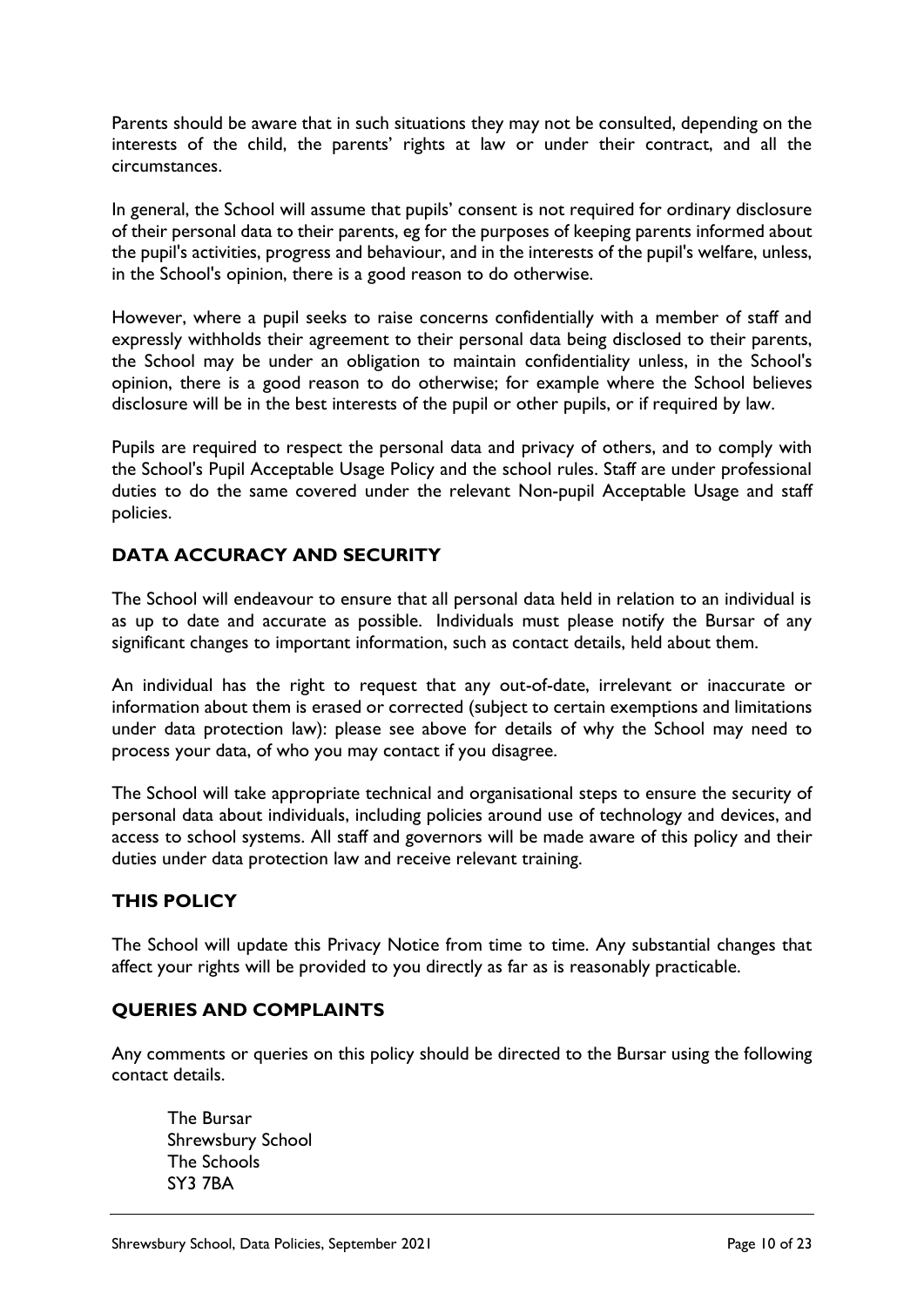#### 01743 280820 [bursar@shrewsbury.org.uk](mailto:bursar@shrewsbury.org.uk)

If an individual believes that the School has not complied with this policy or acted otherwise than in accordance with data protection law, they should utilise the school complaints procedure and should also notify the Bursar. The individual can also make a referral to or lodge a complaint with the Information Commissioner's Office (ICO), although the ICO recommends that steps are taken to resolve the matter with the school before involving the regulator.

MJW September 2021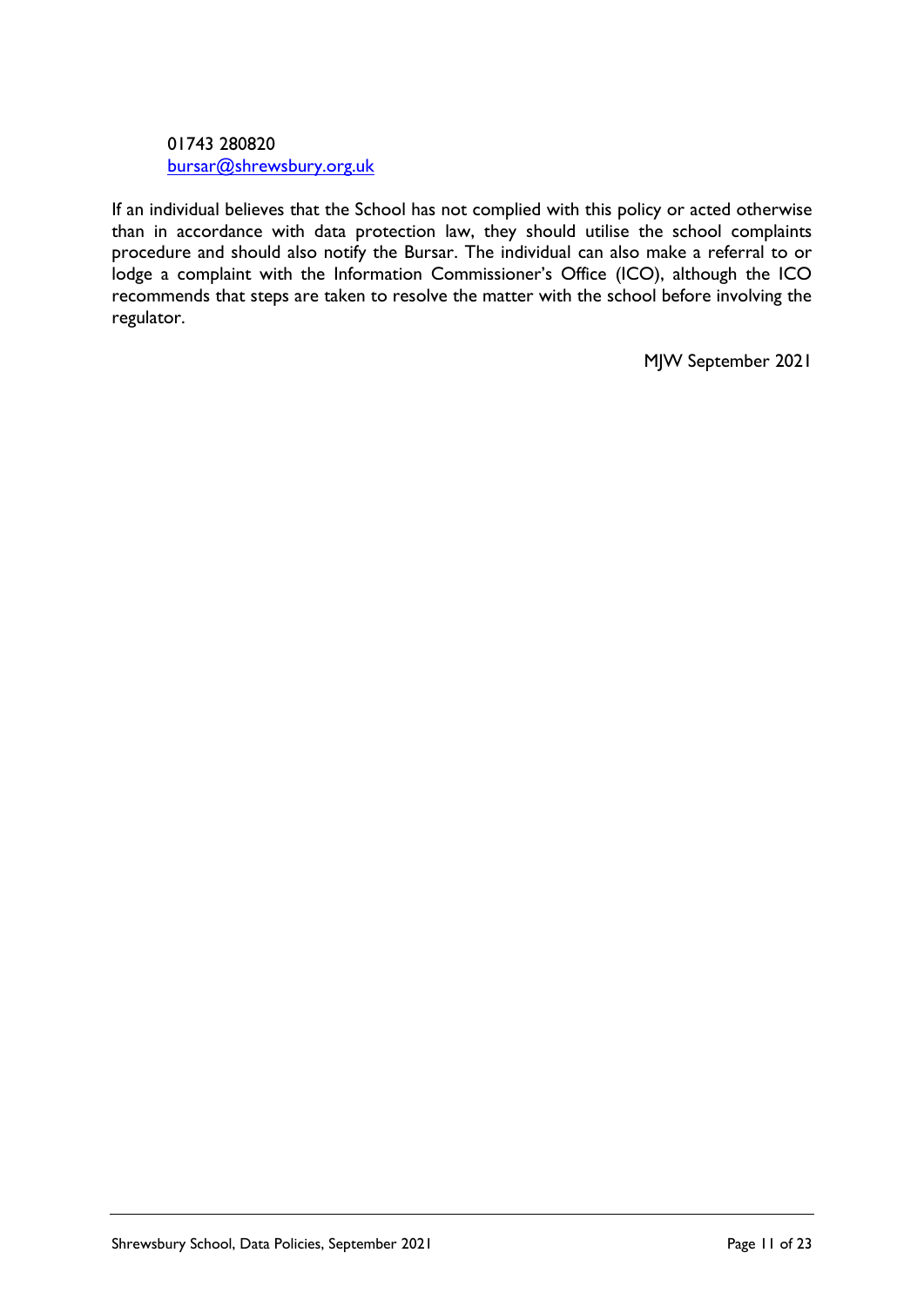## **Appendix C**

## **SHREWSBURY SCHOOL**

#### **Data storage and retention guidelines**

The **data holder** for each area of school data is responsible for the safe custody of that data, and for ensuring that the data is not retained for longer than is justified by the relevance and purpose of that data.

Particular considerations in respect of data retention:

- Statutory requirements
- Contractual requirements
- Relevance and purpose of the data held
- Balance between the legitimate purposes of the organisation in holding the personal data and the rights and freedoms of the individual data subject
- Balancing the burden of security responsibilities for the data vs the organisational requirement

#### **Data erasure and destruction**

Data erasure or destruction should be approved by the Director of IT for digital records, or by an approved secure disposal contractor for paper records. The Privacy and Compliance Officer will be able to supply details of "secure disposal" contractors approved by the school.

#### **Table of guideline retention periods**

The table below provides guidance for data holders but there may be occasions when the data holder needs to take into account the particular considerations of an individual case.

| Data Holder                     | <b>Type of</b><br>record/document                               | <b>Retention period</b>                                                               |
|---------------------------------|-----------------------------------------------------------------|---------------------------------------------------------------------------------------|
| HM Office (DH Academic)         | Pupil academic records                                          | Until subject aged 25                                                                 |
| HM Office (DH Pastoral)         | Pupil pastoral records                                          | Until subject aged 25                                                                 |
| <b>DH Academic</b>              | <b>SEN</b> records                                              | Until subject aged 35                                                                 |
| <b>Bursar</b>                   | Parent administrative<br>records                                | 7 years after child leaves<br>school                                                  |
| <b>Director of Admissions</b>   | Pupil admissions records                                        | 7 years after pupil leaves                                                            |
| <b>Director of Admissions</b>   | Application records (those<br>who do not come to the<br>school) | 5 years after applications for<br>prospective pupils who do<br>not come to the school |
| Designated Safeguarding<br>Lead | Safeguarding records                                            | Permanent                                                                             |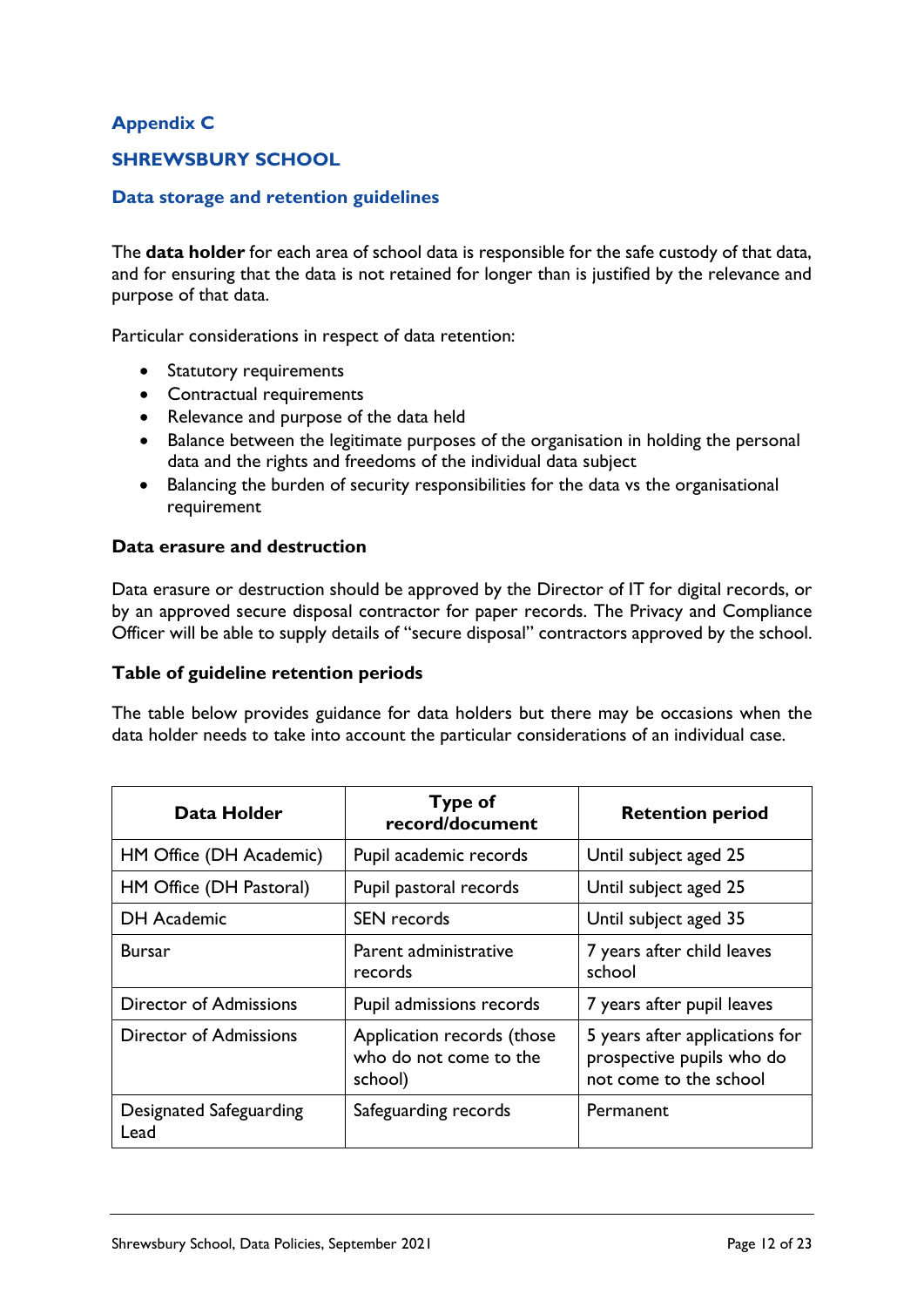| <b>Bursar</b>                   | <b>Accident records</b>                                 | Life span of individual<br>affected                                                                                                                                                                              |
|---------------------------------|---------------------------------------------------------|------------------------------------------------------------------------------------------------------------------------------------------------------------------------------------------------------------------|
| <b>Financial Controller</b>     | Accounting records                                      | 6 years                                                                                                                                                                                                          |
| <b>Head of Human Resources</b>  | Single Central Register (not<br>DBS certificate itself) | 6 years                                                                                                                                                                                                          |
| Financial controller            | Pay roll data                                           | 6 years                                                                                                                                                                                                          |
| <b>Clerk to Governors</b>       | Trustee personal data                                   | 10 years after completion of<br>term (some archive material<br>retained)                                                                                                                                         |
| <b>Head of Human Resources</b>  | Unsuccessful job applicants                             | 6 months after application                                                                                                                                                                                       |
| <b>Head of Human Resources</b>  | Pension or benefits<br>information                      | Lifespan of employee                                                                                                                                                                                             |
| <b>Head of Human Resources</b>  | Staff personnel data                                    | Lifespan of employee<br>(obligations for safeguarding<br>in the sector)                                                                                                                                          |
| <b>General Services Manager</b> | Commercial customer data<br>(limited personal data)     | 3 years                                                                                                                                                                                                          |
| Director of Salopian Club       | Club member records                                     | Lifespan of club member<br>(unless objection received)                                                                                                                                                           |
| Director of Foundation          | Alumni and Friend records                               | Lifespan of data subject<br>(unless objection received)                                                                                                                                                          |
| D/H Co-curricular               | Pupil images                                            | Retention period will vary<br>(some archive footage will<br>be permanent)                                                                                                                                        |
| Packwood Haugh Bursar           | Packwood Haugh Data                                     | Retention periods apply as<br>above with the exception of<br>Academic records<br>for PW pupils for 7<br>years after they<br>leave<br>Admissions and<br>application records<br>for PW pupils until<br>pupil is 25 |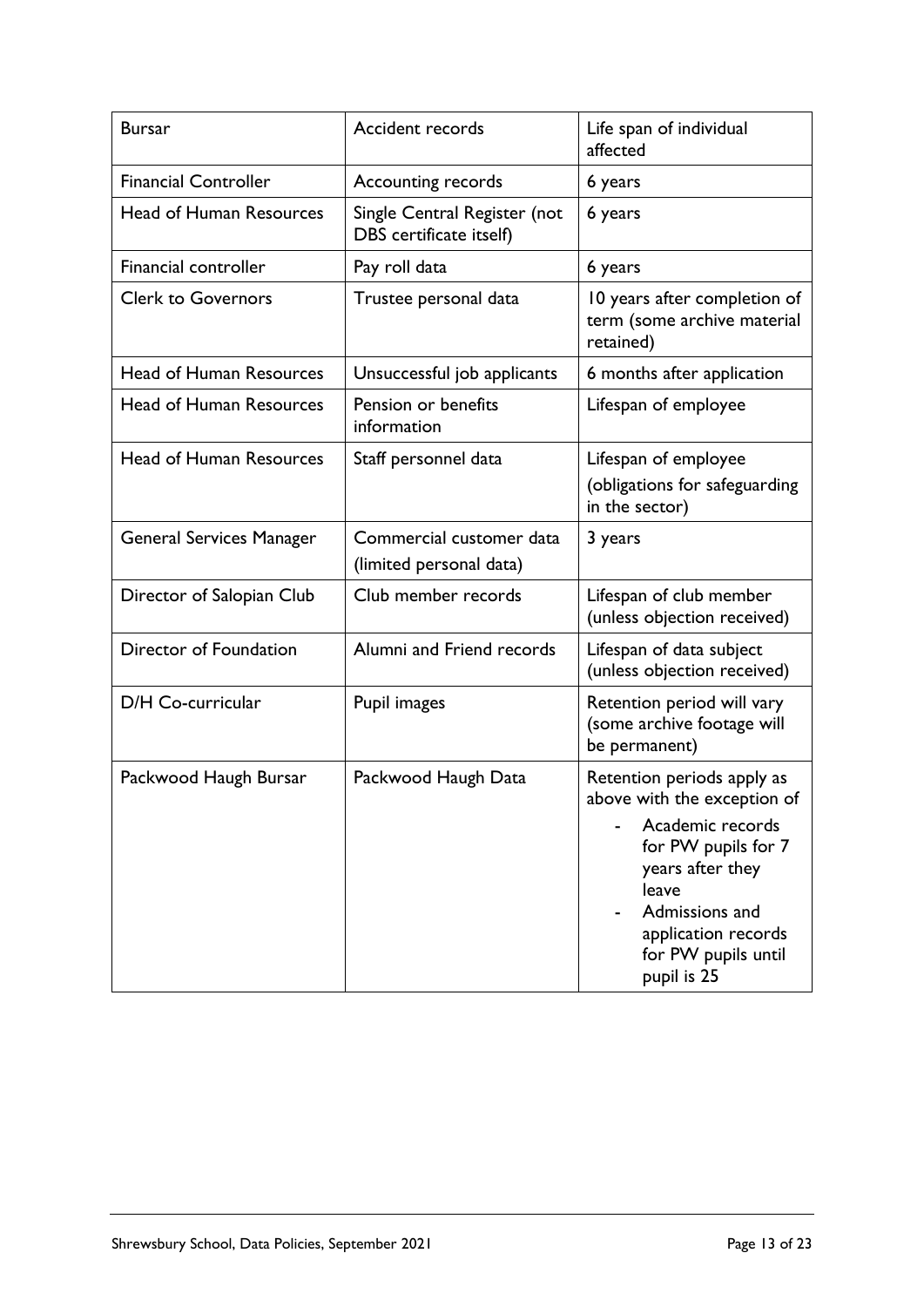## **Appendix D**

## **SHREWSBURY SCHOOL**

#### **Data breach management procedures**

Through the following measures the school hopes to reduce the risk of a "data breach":

- Clear data and IT policies
- appropriate staff training
- careful management of third party data processors
- appropriate risk management of data processes (privacy impact assessments)

However, the risk cannot be completely eliminated and this appendix details the School's processes to identify and react to data breaches.

#### **What is a data breach?**

If personal data which the School holds in respect of pupils, staff, governors, alumni etc is lost or distributed outside of the organisation without the necessary permissions or controls, this is described as a *data breach*. It could also mean "unauthorised access" to data as well as loss of data. A data breach could relate to electronic or paper records. It could occur where a school device is lost and does not have appropriate password, encryption or other security controls over the personal data held on it.

The volume and sensitivity of the personal data lost will dictate the School's response and reporting obligations, but we will log all data breaches in order to identify risks and improve controls over data. The school has a duty to report data breaches to the **Information Commissioner's Office (ICO)** where there is a risk posed to data subjects' rights and freedoms. Such reports have to be made within 72 hours of the School becoming aware of the breach.

#### **What to do when a data breach is discovered**

1) Inform the Bursar

If you become aware of a data breach, inform the Bursar who is Privacy and Compliance Officer and will be responsible for managing the response and reporting of a data breach, also cc ITsupport@shrewsbury.org.uk

2) Logging incident and assessing next steps

The Privacy and Compliance Officer will log the data breach, and assess containment actions, reporting obligations and prevention actions.

The Privacy and Compliance Officer will consider the following:

- The volume of data affected by the breach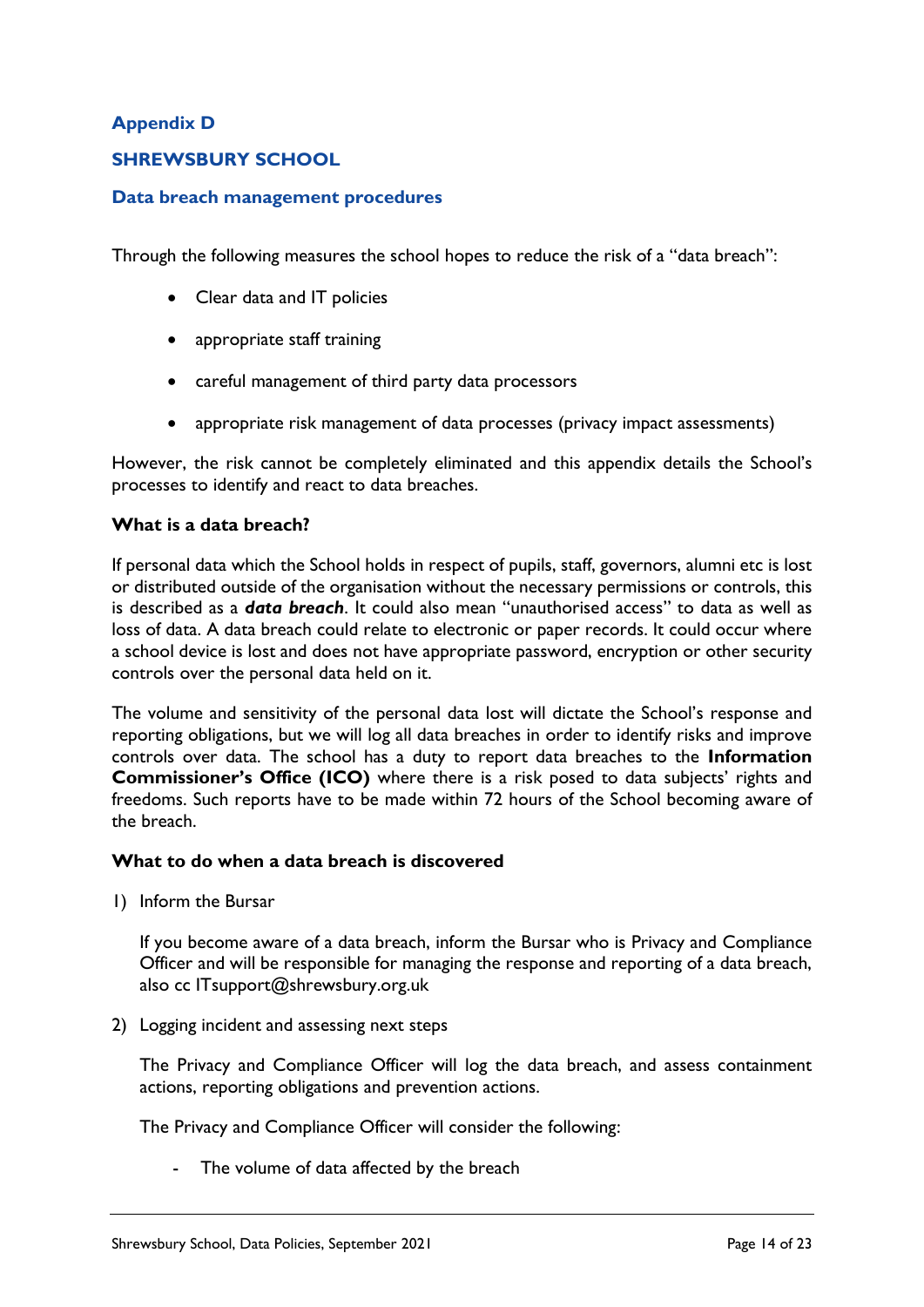- The sensitivity of personal data
- Risk to individual rights (risk of fraud, personal embarrassment or loss of privacy)

At this stage the Privacy and Compliance Officer will consider whether the data breach needs to be escalated to the Critical Incident Management Committee.

- 3) Initial reaction (containment and recovery)
	- $\triangleright$  How long has the breach been active, what data was involved and how far has it got?
	- ➢ What immediate steps can be taken to prevent it going further? Consider:
		- o if a cyber breach, involve the School's Director of IT from the outset;
		- $\circ$  if human factor(s) are involved, can the individuals be contacted to give reassurances;
		- $\circ$  if eg Royal Mail, courier, IT or other contractors are involved, can they assist;
		- o are specialists needed: forensic IT consultants, crisis management PR, legal etc
	- $\triangleright$  Build up a more detailed picture of the risk and reach of the security breach:
		- o how many have been affected?
		- o was any sensitive personal data involved health, sexual life, crime?
		- o was financial data involved and/or is there a risk of identify fraud?
	- $\triangleright$  Identify if a crime has been committed and involve police or cyber fraud unit.
	- $\triangleright$  Assess if insurers need notifying (major loss, crime, or possible legal claim(s))
	- $\triangleright$  Decide if the likely risk of harm to the data subjects:
		- o is sufficient to require a full or preliminary notification to the ICO; and
		- $\circ$  is sufficiently serious to require communication to affected individuals
	- $\triangleright$  If not, is this a matter we can document but deal with internally? or
	- $\triangleright$  If so, what can we usefully tell the ICO and/or individuals at this stage?
		- o eg provide fraud or password advice, offer counselling etc.
- 4) On-going reaction (containment and recovery)
	- a) Continue to monitor and assess possible consequences (even if apparently contained).
	- b) Keep the ICO and/or those affected informed as new information becomes available.
	- c) Tell the ICO and/or those affected what you are doing to remediate and improve practice.
	- d) Begin process of review internally:
		- a. how did this happen? What could we have done better?
		- b. would training or even disciplinary action be justified for staff members?
		- c. were our policies adequate, and/or adequately followed?
		- d. if our contractors were involved (eg systems providers), did they respond adequately? Do we have any remedies against them if not?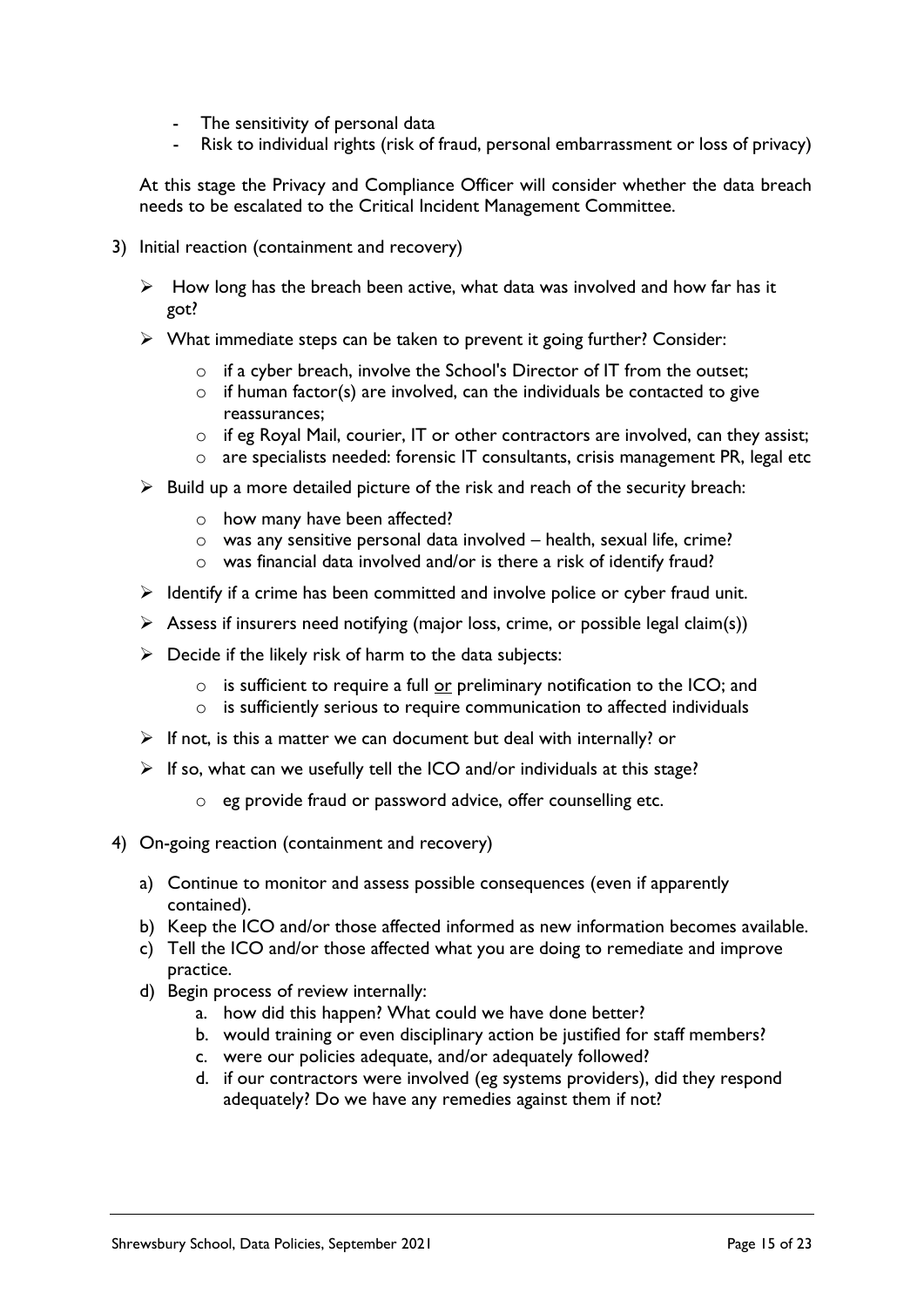- 5) Record keeping and putting outcomes into practice
	- a) Keep a full internal record, whether or not the matter was reported or resulted in harm.
	- b) Log this record against wider trends and compare with past incidents.
	- c) Make sure all past outcomes were in fact put into practice.
	- d) Ensure any recommendations made by, or promised to, the ICO are actioned.
	- e) Notify *the Charity Commission as an RSI (report of serious incident),* at an appropriate juncture.
	- f) Review policies and ensure regular (or specific, if required) training is actually completed.

#### **Reporting and contact details**

Serious breaches should be reported to the ICO using the security breach helpline on 0303 123 1113 (open Monday to Friday, 9am to 5pm). Select option 3 to speak to staff who will record the breach and give advice.

Or, use the security breach notification form, which should be sent to the email address: [casework@ico.org.uk](mailto:casework@ico.org.uk)

or by post to the ICO office address: Wycliffe House, Water Lane, Wilmslow, Cheshire SK9 5AF.

The security breach notification form can be found here:

[https://ico.org.uk/media/fororganisations/documents/2666/security\\_breach\\_notification\\_for](https://ico.org.uk/media/fororganisations/documents/2666/security_breach_notification_form.doc) [m.doc](https://ico.org.uk/media/fororganisations/documents/2666/security_breach_notification_form.doc)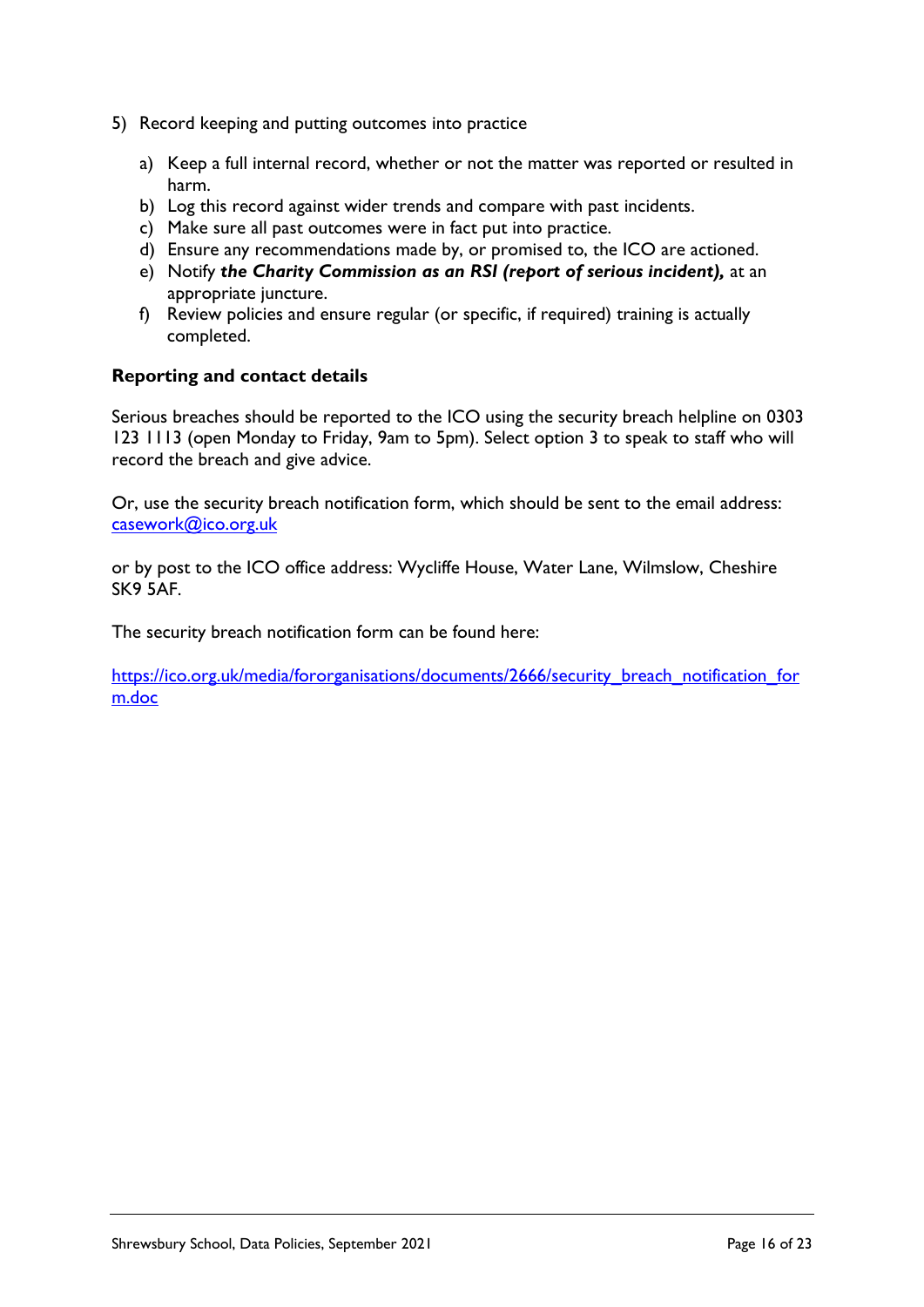## **Appendix E**

## **Taking, Storing and Using Images of Children Policy**

## **1. INTRODUCTION**

1.1 This policy is intended to provide information to pupils and their parents, carers or guardians (referred to in this policy as 'parents') about how images of pupils are normally used by Shrewsbury School ('the School'). It applies in addition to the School's Terms & Conditions and more general information about use of pupils' personal data such as the School's Privacy Notice.

## **2. RELATED POLICIES**

- 2.1 This policy should be read in conjunction with the following school policies:
	- Code of Conduct of Staff
	- IT Acceptable Usage Policy (Non-Pupils)
	- Child Protection and Safeguarding Policy and Procedures
	- The School's Privacy Notice

## **3. GENERAL POINTS**

- 3.1 Certain uses of images are necessary for the ordinary running of the School; other uses are in the legitimate interests of the School and its community and unlikely to cause any negative impact on children. The School is entitled lawfully to process such images and take decisions about how to use them, subject to any reasonable objections raised.
- 3.2 Parents who accept a place for their child at the School are invited to agree to the School using images of their child as set out in this policy via the School's Terms & Conditions.
- 3.3 It is hoped that parents will feel able to support the School in using pupils' images to celebrate the achievements of pupils (whether sporting, academic or otherwise) to promote the work of the School and for important administrative purposes such as identification and security.
- 3.4 Any parent who wishes to limit the use of images of a pupil for whom they are responsible should contact in writing the Bursar in his capacity as Privacy and Compliance Officer. The School will respect the wishes of parents (and indeed pupils themselves) wherever reasonably possible, and in accordance with this policy.
- 3.5 Parents should be aware that from the age of 13 upwards, the law recognises pupils' own rights to have a say in how their personal information is used – including images.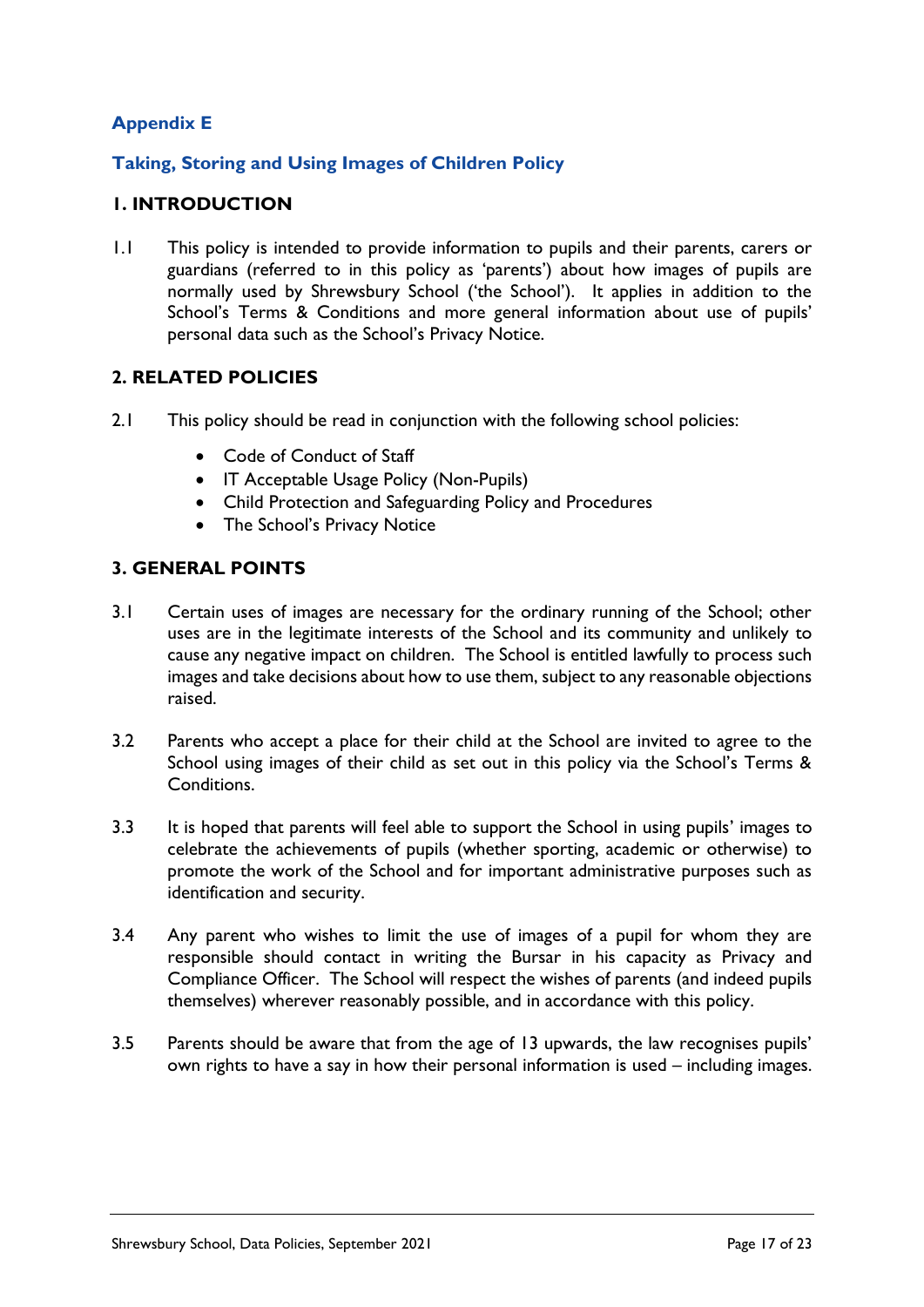## **4. USE OF PUPIL IMAGES IN SCHOOL PUBLICATIONS**

- 4.1 The School routinely uses images of its pupils to keep the School community updated on the activities of the School and for marketing and promotional purposes, including:
	- i On internal displays (including clips of moving images), on digital and conventional notice boards within the School premises;
	- ii In communications with the school community (parents, pupils, staff, governors and alumni) including by e-mail, on the school intranet and by post;
	- iii On the School's website and, where appropriate, via the School's social media channels (eg Twitter and Facebook). Such images would not normally be accompanied by the pupil's full name without permission;
	- iv In the School's prospectus, and in online, press and other external advertisements for the School. Such external advertising would not normally include pupil's names (and in most circumstances the School will seek the parent and/or pupil's specific consent, depending on the nature of the image or the use).

## **5. USE OF PUPIL IMAGES FOR IDENTIFICATION AND SECURITY**

- 5.1 For the purposes of internal identification, all pupils are photographed on entering the School and, thereafter, again as they enter the Sixth Form. These photographs identify the pupil by name, year group and House.
- 5.2 CCTV is in use on school premises, and will sometimes capture images of pupils. Images captured on the School's CCTV system are used in accordance with the Privacy Notice and CCTV policy.

## **6. USE OF PUPILS IMAGES IN THE MEDIA**

- 6.1 Where practicably possible, the School will always notify parents in advance when the media is expected to attend an event or School activity in which School pupils are participating, and will make every reasonable effort to ensure that any pupil whose parent has refused permission for images of that pupil, or themselves, to be used in these circumstances are not photographed or filmed by the media, nor such images provided for media purposes.
- 6.2 In such circumstances where the media requests the names of pupils to accompany images, these will be provided where parents have been informed about the media's visit and both parent and pupil has consented as appropriate.

## **7. SECURITY OF PUPIL IMAGES**

7.1 Professional photographers and the media are accompanied at all times by a member of staff when on school premises. The School only uses reputable professional photographers and makes every effort to ensure that any images of pupils are held by them securely, responsibly and in accordance with the School's instructions.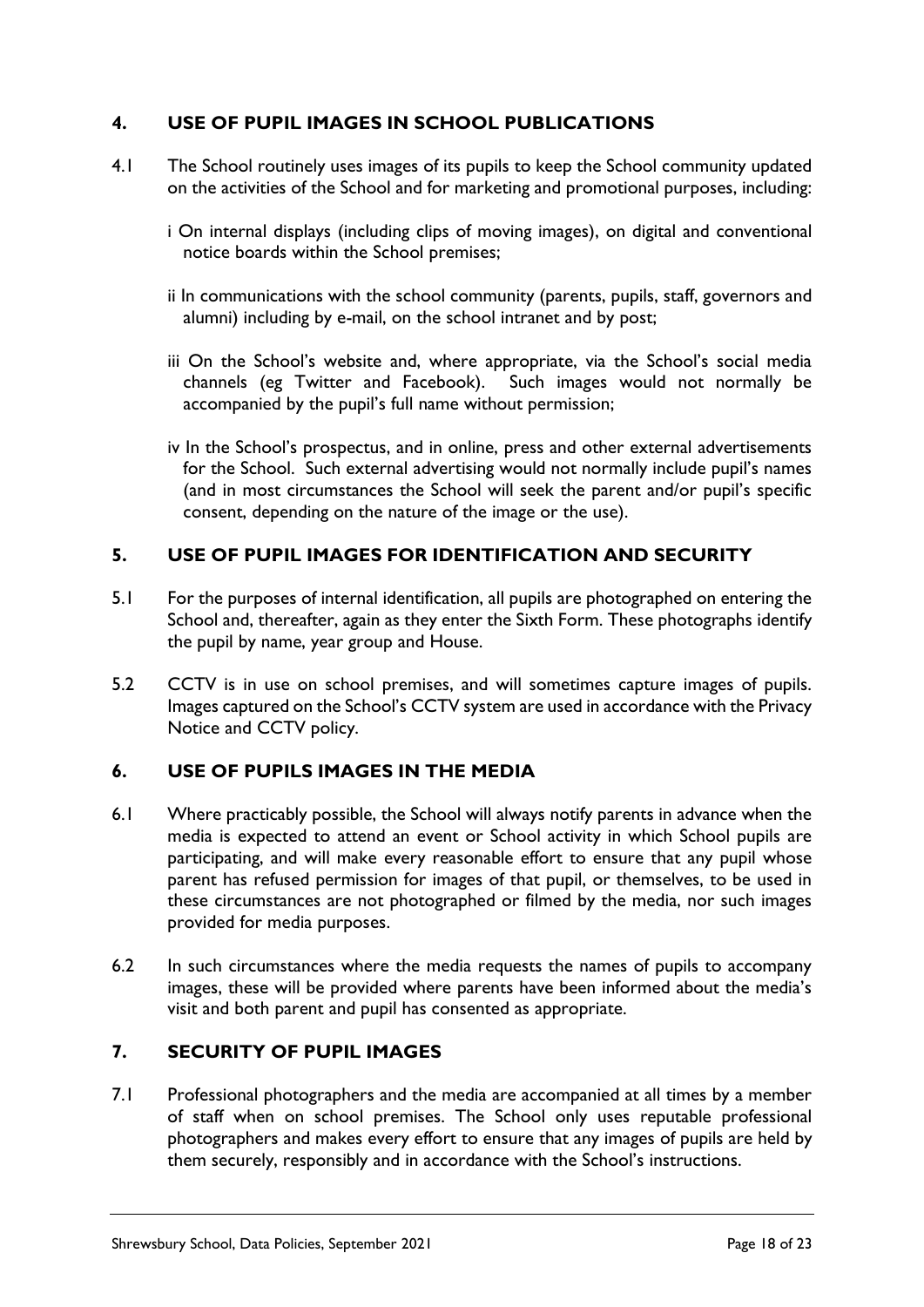7.2 The School takes appropriate technical and organisational security measures to ensure that images of pupils held by the School are kept securely on school systems, and protected from loss or misuse. The School will take reasonable steps to ensure that members of staff only have access to images of pupils held by the School where it is necessary for them to do so.

## **8. USE OF CAMERAS AND FILMING EQUIPMENT (INCLUDING MOBILE PHONES) BY PARENTS**

- 8.1 Parents and carers are permitted to take photographs and footage for their personal use only. If they choose to share these images in the public domain (ie social media), they should be mindful of including others who may not have given their consent. The opportunity of parents/carers to take images can be restricted by the School where it is not appropriate and the School reserves the right to withdraw consent at any time.
- 8.2 The School sometimes records plays and concerts professionally (or engages a professional photographer or film company to do so) in which case CD, DVD or digital copies may be made available to parents for purchase. Parents of pupils taking part in such plays and concerts will be consulted if it is intended to make such recordings available more widely.

#### **9. USE OF CAMERAS AND FILMING EQUIPMENT (INCLUDING MOBILE PHONES) BY PUPILS**

- 9.1 All pupils are encouraged to look after each other, and to report any concerns about the misuse of technology, or any worrying issues to the Second Master and/or the Deputy Head Pastoral.
- 9.2 The use of cameras or filming equipment (including on mobile phones) is not allowed in toilets, washing or changing areas, nor should photography or filming equipment be used by pupils in a manner that may offend or cause upset.
- 9.3 The misuse of images, cameras or filming equipment in a way that breaches this Policy, or the School's Anti-Bullying Policy, Acceptable Use Policy for Pupils, Safeguarding Policy or the School's rules is always taken seriously, and may be the subject of disciplinary procedures or dealt with under the relevant safeguarding policy as appropriate.

September 2021 (Snr Deputy Head)

To be revised September 2022 (Senior Deputy Head)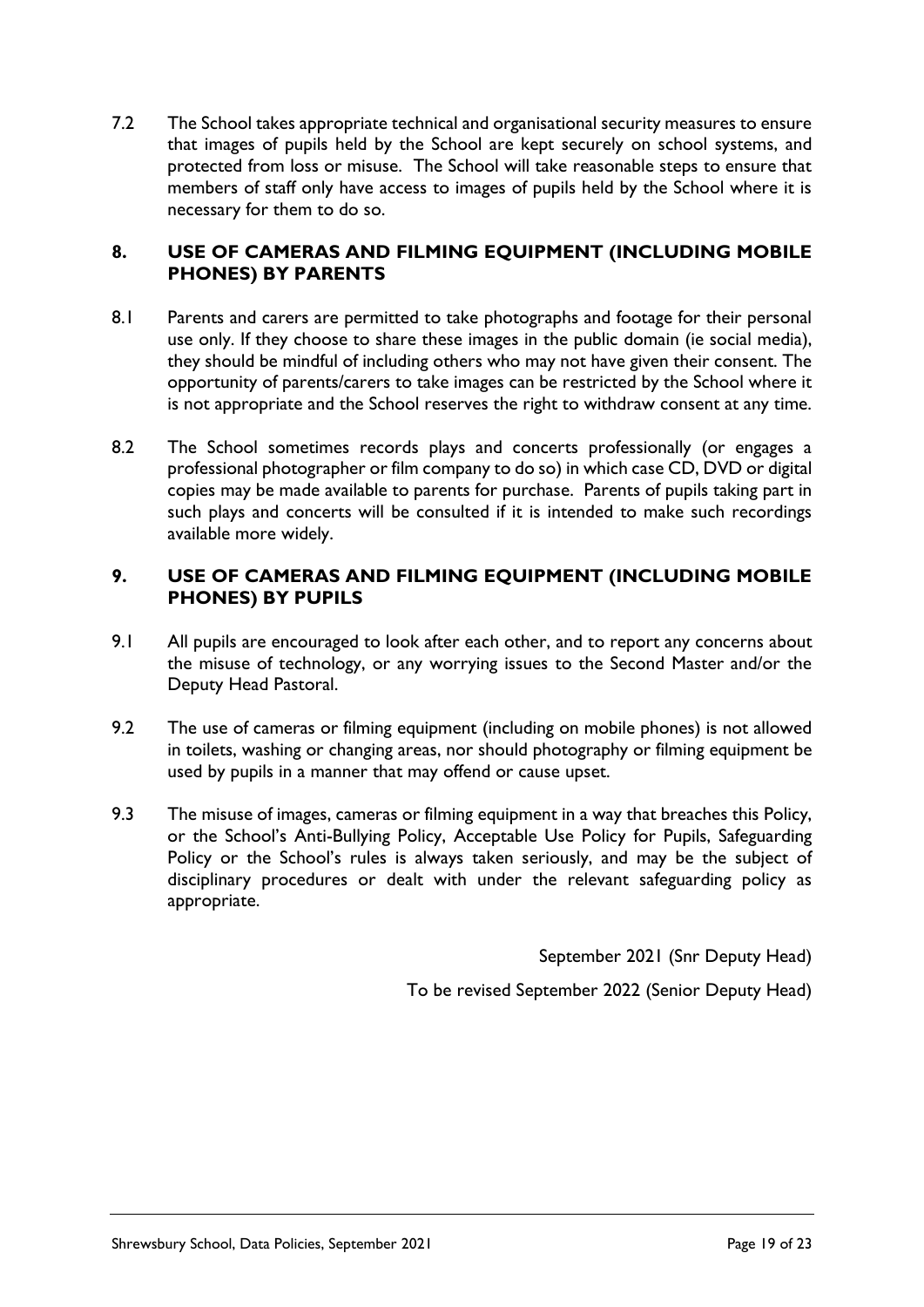# **Appendix F SHREWSBURY SCHOOL CCTV POLICY**

The purpose of this policy is to regulate the management and operation of the Closed Circuit Television (CCTV) System at Shrewsbury School (the **School**). It also serves as a notice and a guide to data subjects (including pupils, parents, staff, volunteers, visitors to the School and members of the public) regarding their rights in relation to personal data recorded via the CCTV system (the **System**).

The System is administered and managed by the School, who acts as the Data Controller. This policy will be subject to review from time to time, and should be read with reference to the School's Privacy Notice (Appendix B of the Data Policies document).

All fixed cameras are in plain sight on the school premises and the School does not routinely use CCTV for covert monitoring or monitoring of private property outside the School grounds. (The Head of Estates maintains a list of camera locations.)

The School's purposes of using the CCTV system are set out below and, having fully considered the privacy rights of individuals, the School believes these purposes are all in its legitimate interests. Data captured for the purposes below will not be used for any commercial purpose.

#### **1. Objectives of the System**

- 1.1 To protect pupils, staff, volunteers, visitors and members of the public with regard to their personal safety (including management of vehicles).
- 1.2 To protect the School buildings and equipment, and the personal property of pupils, staff, volunteers, visitors and members of the public.
- 1.3 To support the police and community in preventing and detecting crime, and assist in the identification and apprehension of offenders.
- 1.4 To monitor the security and integrity of the School site and deliveries and arrivals.
- 1.5 To monitor staff and contractors when carrying out work duties.
- 1.6 To monitor and uphold discipline among pupils in line with the School Rules, which are available to parents and pupils on request.

## **2. Positioning**

- 2.1 Locations have been selected, both inside and out, that the School reasonably believes require monitoring to address the stated objectives.
- 2.2 Adequate signage has been placed in prominent positions to inform staff and pupils that they are entering a monitored area, identifying the School as the Data Controller and giving contact details for further information regarding the system.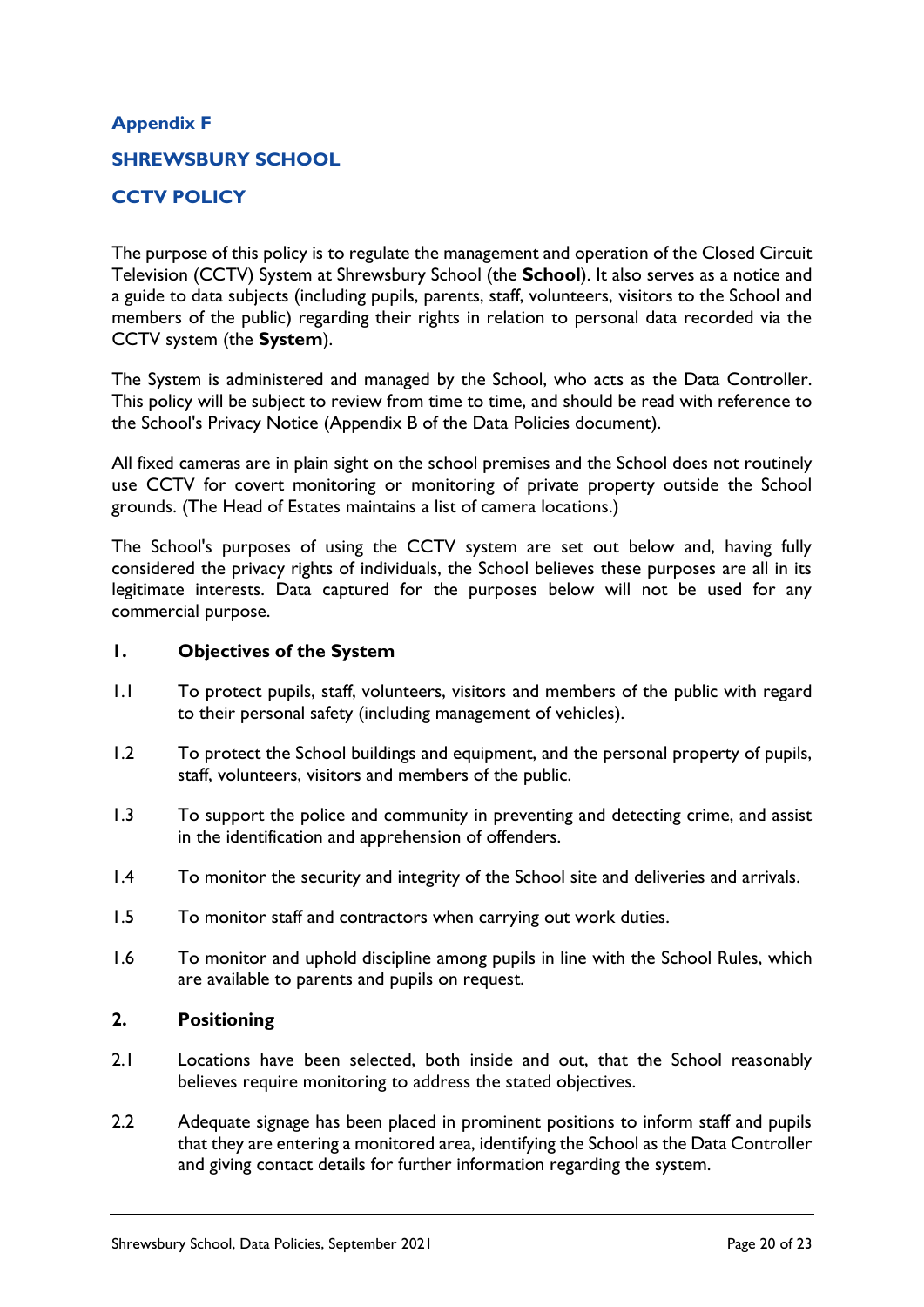- 2.3 No images will be captured from areas in which individuals would have a heightened expectation of privacy, including changing and washroom facilities.
- 2.4 No images of public spaces will be captured except to a limited extent at site entrances.

#### **3. Maintenance**

- 3.1 The CCTV system will be operational 24 hours a day, every day of the year.
- 3.2 The System Manager (defined below) will check and confirm that the system is properly recording and that cameras are functioning correctly, on a regular basis.
- 3.3 The system will be checked and (to the extent necessary) serviced no less than annually.

#### **4. Supervision of the System**

- 4.1 Staff authorised by the School to conduct routine supervision of the system may include School Shop staff, site wardens, supervisors at the sports centre and relevant staff on duty.
- 4.2 Images will be viewed and/or monitored in a suitably secure and private area to minimise the likelihood of or opportunity for access to unauthorised persons.

#### **5. Storage of Data**

- 5.1 The day-to-day management of images will be the responsibility of the Head of Estates who will act as the System Manager, or such suitable person as the System Manager shall appoint in his or her absence.
- 5.2 Images will be stored for (eg 2-4 weeks), and automatically over-written unless the School considers it reasonably necessary for the pursuit of the objectives outlined above, or if lawfully required by an appropriate third party such as the police or local authority.
- 5.3 Where such data is retained, it will be retained in accordance with the Act and our *Privacy Notice* and *Data storage and retention procedures*. Information including the date, time and length of the recording, as well as the locations covered and groups or individuals recorded, will be recorded in the system log book.

#### **6. Access to Images**

- 6.1 Access to stored CCTV images will only be given to authorised persons, under the supervision of the System Manager, in pursuance of the above objectives (or if there is some other overriding and lawful reason to grant such access).
- 6.2 Individuals also have the right to access personal data the School holds on them (please see the Privacy Notice), including information held on the system, if it has been kept. The School will require specific details including at least to time, date and camera location before it can properly respond to any such requests. This right is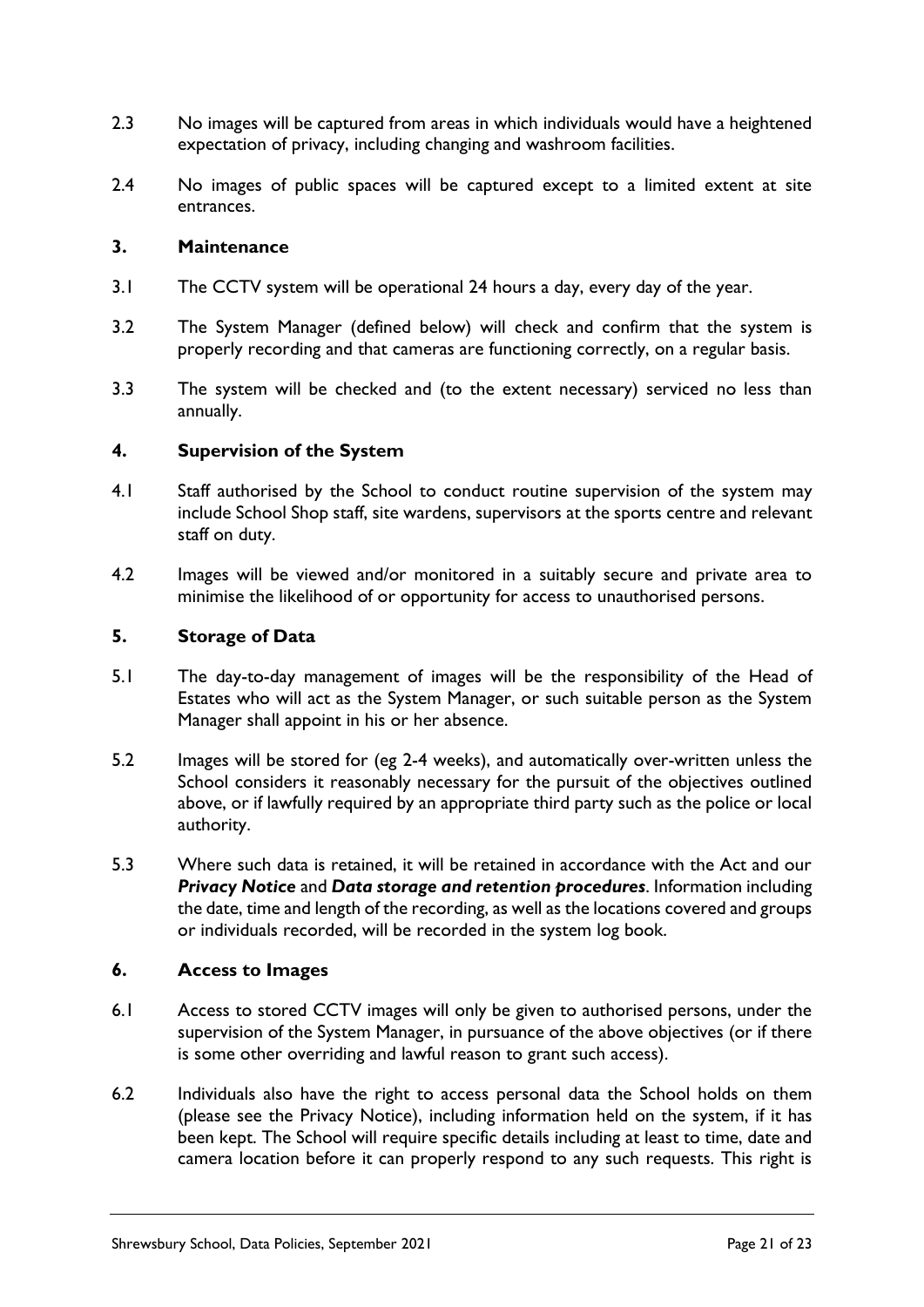subject to certain exemptions from access, including in some circumstances where others are identifiable.

- 6.3 The System Manager must satisfy themselves of the identity of any person wishing to view stored images or access the system and the legitimacy of the request. The following are examples when the System Manager may authorise access to CCTV images:
	- 6.3.1 Where required to do so by the Head, the Bursar, the Police or some relevant statutory authority;
	- 6.3.2 To make a report regarding suspected criminal behaviour;
	- 6.3.3 To enable the Designated Safeguarding Lead or his/her appointed deputy to examine behaviour which may give rise to any reasonable safeguarding concern;
	- 6.3.4 To assist the School in establishing facts in cases of unacceptable pupil behaviour, in which case, the parents/guardian will be informed as part of the School's management of a particular incident;
	- 6.3.5 To data subjects (or their legal representatives) pursuant to an access request under the Act and on the basis set out in 6.2 above;
	- 6.3.6 To the School's insurance company where required in order to pursue a claim for damage done to insured property; or
	- 6.3.7 In any other circumstances required under law or regulation.
- 6.4 Where images are disclosed under 6.3 above a record will be made in the system log book including the person viewing the images, the time of access, the reason for viewing the images, the details of images viewed and a crime incident number (if applicable).

## **7. Complaints and queries**

7.1 Any complaints or queries in relation to the School's CCTV system, or its use of CCTV, or requests for copies, should be referred to the Bursar.

Jon Taylor Head of Estates

September 2021